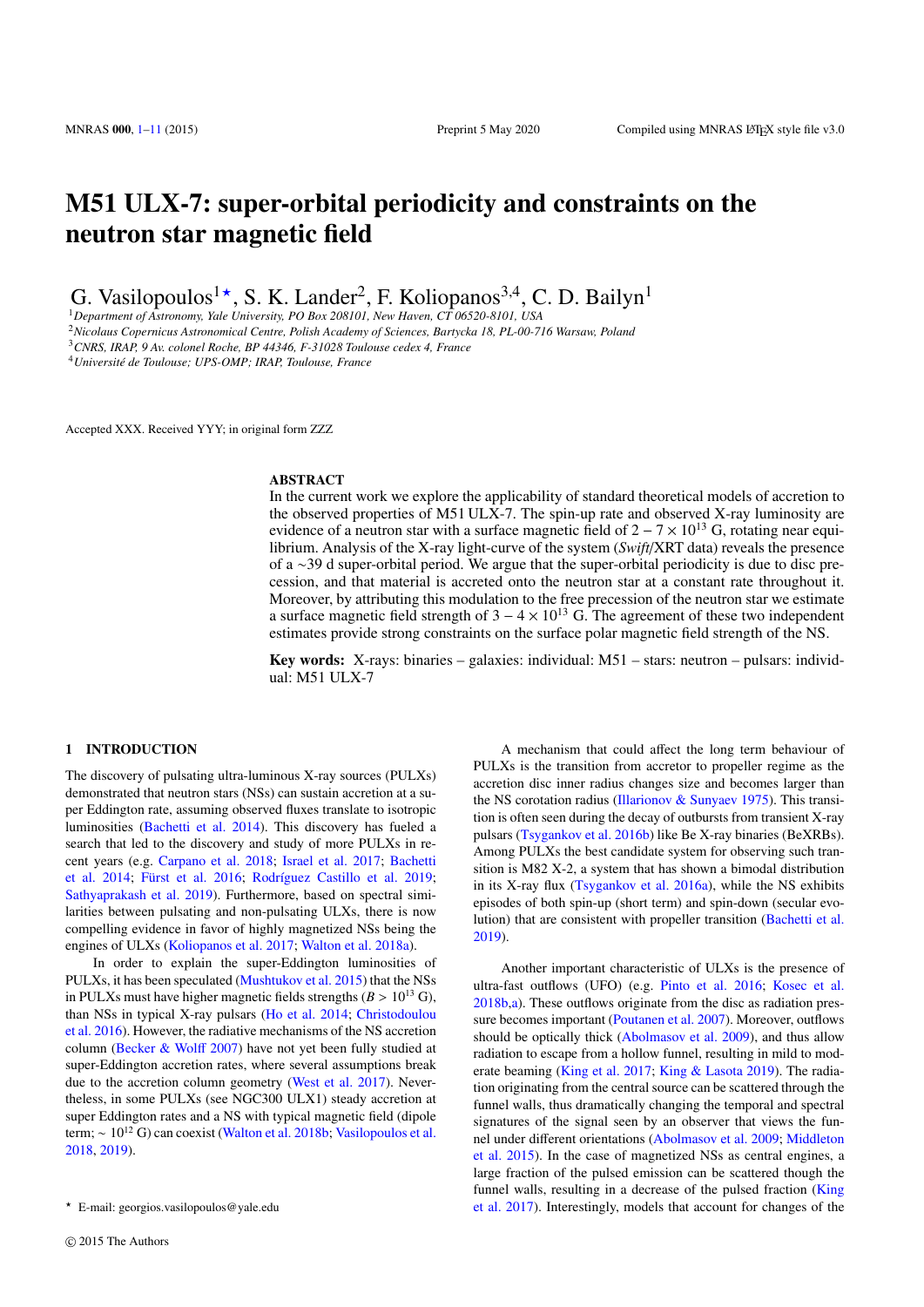geometry of the system (e.g. due to precession: [Middleton et al.](#page-9-21) [2018b,](#page-9-21) [2019\)](#page-9-22) have been proposed to explain the super-orbital modulations of the X-ray light-curves of ULX systems [\(Dauser et al.](#page-9-23) [2017](#page-9-23); [Middleton et al.](#page-9-24) [2018a\)](#page-9-24).

However, the driving engine behind the disc and outflow precession is still unclear, and could be a combination of different physical processes. There are numerous torques that act on the accretion disc and can cause its distortion (i.e. warping) and change in orientation (tilt of disc) [\(Shakura et al.](#page-9-25) [1998,](#page-9-25) [1999](#page-9-26)). These are: the tidal force from the companion massive star, the interaction with the magnetosphere of the NS, or the irradiation of the disc [\(Pringle](#page-9-27) [1996](#page-9-27); [Foulkes et al.](#page-9-28) [2010](#page-9-28); [Ogilvie & Dubus](#page-9-29) [2001\)](#page-9-29). One can argue that the presence of super-orbital periodicity in the X-ray lightcurves of ULX is not necessarily evidence of outflows. After all many X-ray binaries, like Her X-1, show such behaviour on similar timescales.

The basic observable quantities of PULXs are the flux and super-orbital variability often seen in X-rays, the NS spin as well as the spin-up/down rate. These observables should provide the basis for testing accretion theory in extreme accretion rates, and compare with predictions of classical (i.e. not super-Eddington) models. A major question is how does the accretion disc behave given the high accretion rates, and how do the disc properties alter the torque acting onto the NS and the variations of the observed X-ray flux. In a recent study, [Chashkina et al.](#page-9-30) [\(2019](#page-9-30)) provide theoretical semianalytical calculations for the inner disc radius and mass accretion onto the NS during super-Eddington accretion, by taking into account advection of heat and mass loss due to a wind originating from the disc (see also, [Mushtukov et al.](#page-9-31) [2019\)](#page-9-31).

To put things into perspective, we are now at a stage where we can test standard accretion theory in PULXs, and compare with numerical solutions that take into account more detailed physical properties. But most importantly, by obtaining deep X-ray observations, and by performing long X-ray monitoring campaigns we can investigate different aspects of ULXs and obtain self-consistent solutions for their properties. We can then answer questions like: do PULXs host NSs with unusually high magnetic fields? are observed X-ray fluxes enhanced by beaming or are a product of super-Eddington mass-accretion rate? are outflows a necessary requirement for super-orbital modulation in the X-ray light-curves of PULXs?

A particularly interesting system is M51 ULX-7, a known ULX system located in the Whirlpool galaxy at a distance of  $(8.58\pm0.1)$  Mpc [\(McQuinn et al.](#page-9-32) [2016\)](#page-9-32). The detection of coherent pulsations ( $P \sim 2.8$  s) and an orbital period of  $\sim 2$  d confirm the system as a new PULX [\(Rodríguez Castillo et al.](#page-9-4) [2019\)](#page-9-4). The X-ray spectral and temporal properties of the system have been presented by [Rodríguez Castillo et al.](#page-9-4) ([2019\)](#page-9-4).

In regard to the spin-evolution of M51 ULX-7, temporal analysis of *XMM-Newton* data enabled the measurement of the NS spin in 4 epochs [\(Rodríguez Castillo et al.](#page-9-4) [2019](#page-9-4)). According to the authors, between MJD 53552 and MJD 55723 the spin period of the NS evolved from 3.2831(2) s to 2.8014(7) s, yielding a secular spinup of  $\dot{P} = -2.57 \times 10^{-9}$  s/s. Between MJD 55723 and MJD 58284 the spin period of the NS evolved from 2.8014(7) to 2.7977148(2) s, yielding a secular spin-up of  $\dot{P} = -1.67 \times 10^{-11}$  s/s. These intervals represent two epochs with different secular spin evolution, one being significantly slower than the other. The intrinsic spin-up of the system could only be constrained from the combination of two *XMM-Newton* observations (span of 2 days), and was determined to be  $\dot{P} = -2.4 \times 10^{-10}$  s/s (or  $\dot{v} = 3.1 \times 10^{-11}$  Hz/s) on MJD 58283.44. Finally, based on the orbital solution obtained for

the system, a lower limit on the mass of the companion has been placed at 8.3 *M*<sub>☉</sub> [\(Rodríguez Castillo et al.](#page-9-4) [2019\)](#page-9-4).

In regard to the spectral properties of M51 ULX-7, [Rodríguez](#page-9-4) [Castillo et al.](#page-9-4) [\(2019](#page-9-4)) have performed spectral analysis on archival *XMM-Newton* observations of the system. The system was detected during a hard high flux state and a soft low flux state. For the observations obtained in the hard state, the spectra were similar and can be fitted by a dual thermal component (see application to ULXs; [Koliopanos et al.](#page-9-6) [2017](#page-9-6); [Walton et al.](#page-10-0) [2018a\)](#page-10-0). The soft component has a temperature of ∼0.4-0.5 keV and a size of 700-800 km while the hard component has a temperature of 1.33-1.5 keV and a size of 90-100 km. The fit to the X-ray spectra yields an unabsorbed X-ray luminosity ( $L_X$ ) of 5.6-7.1×10<sup>39</sup> erg s<sup>-1</sup> (0.3-10.0 keV). For one observation (obs L; where L refer to low flux state) the spectrum was greatly different from the remaining observations and could be fitted by a single-temperature (keV∼0.19 keV) black body component with a size of ∼1700 km. The absorption corrected flux during this observation was estimated to be  $3 \times 10^{38}$  erg s<sup>-1</sup> (0.3-10.0 keV). However, we note that [Rodríguez Castillo et al.](#page-9-4) ([2019\)](#page-9-4) did not account for the possibility that the decrease in the observed flux is due to occultation. In general, it has been shown that the observed flux of ULXs can significantly underestimate the intrinsic X-ray luminosity if one does not account for the obscuration by outflows and/or a precessing disc (e.g. [Vasilopoulos et al.](#page-10-4) [2019;](#page-10-4) [Carpano](#page-9-1) [et al.](#page-9-1) [2018;](#page-9-1) [Fabrika et al.](#page-9-33) [2015\)](#page-9-33).

In this work we will focus on the study of M51 ULX-7. In section [§2,](#page-1-0) we will present the X-ray light-curve of the system and discuss the presence of steady super-orbital periodicity. In section §[3](#page-3-0) we will discuss the basic predictions of standard accretion theory onto a magnetized NS, and use them to put constraints onto the magnetic field strength of the NS in a self-consistent manner. Moreover, we will investigate whether our findings change by accounting for changes in the accretion disc structure due to the high accretion rate. We will do so by invoking the semi-analytical calculations of [Chashkina et al.](#page-9-30) ([2019\)](#page-9-30). We will show that M51 ULX-7 cannot be in the so-called slow rotator regime, and the most probable solution is that the NS accretes at an almost constant accretion rate and is near spin equilibrium. In section [4](#page-6-0) we will discuss the nature of the super orbital modulation, and argue that outflows are not a necessary condition for causing the observed pattern of variability, and a precessing disc could be a valid mechanism. A compelling engine that could drive the disc precession is free precession of the system's NS. This then leads to an estimate for how distorted the star is, and thus – accounting for the superconducting state of the NS core – enables us to estimate the NS magnetic field required to provide this distortion.

#### <span id="page-1-0"></span>2 DISCOVERY OF SUPER-ORBITAL PERIODICITY

X-ray observations of M51 have been obtained by the Neil Gehrels *Swift* Observatory (*Swift*, [Gehrels et al.](#page-9-34) [2004](#page-9-34)) X-ray Telescope (XRT, [Burrows et al.](#page-9-35) [2005\)](#page-9-35). To investigate the long-term variability of the system we searched for available *Swift*/XRT observations in the direction of M51. We found about 150 *Swift*/XRT observations, where ∼70 were performed between MJD 55715-55795 (Epoch I) and the remaining cover a span of about 500 days between MJD 58215-58715 (Epoch II). We note that both epochs I and II correspond to the period of slow spin-up of M51 ULX-7 as defined in the previous section (i.e. MJD 55723-58282). Data were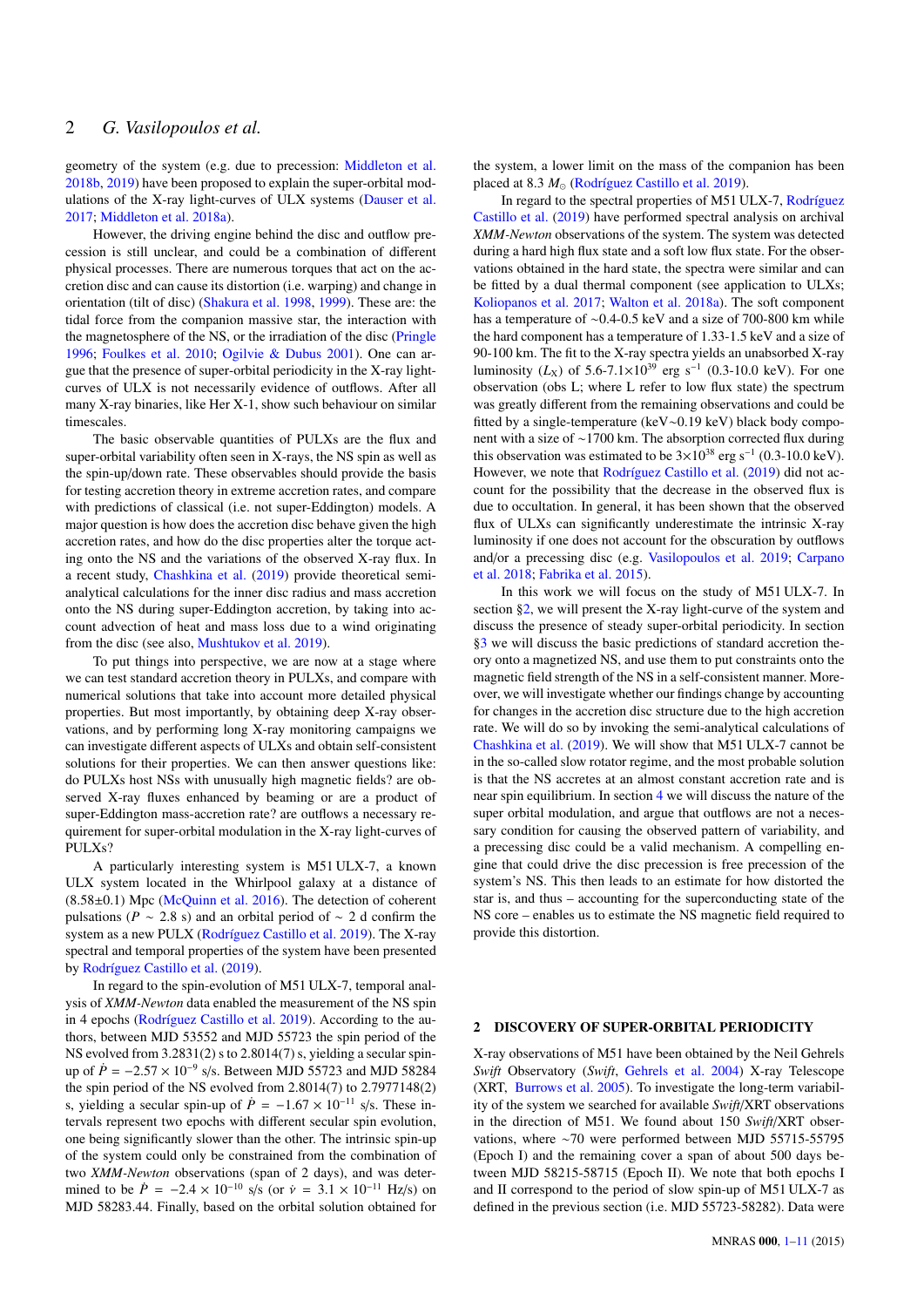

Figure 1. X-ray light curve of M51 ULX-7 based on *Swift*/XRT monitoring of the region for two different epochs. For non-detections, arrows represent 3σ upper limits. Dashed gray sinusoidal curve is plotted to guide the eye, its 38.97 d period based on the periodicity detected during the second epoch (right plot). The curve is extrapolated to the earlier epoch for illustration purposes; we see that the early data points fit the curve well, hinting that the periodicity could have remained in phase for the intervening ∼ 60 cycles for which we have no data. However, given the putative periodicity ∼48.7 d we find for the first epoch (see Fig. [2\)](#page-2-0) and the inconsistency of the gray curve with the non-detections after MJD55715 = 60 d, we also present a second curve (blue line) in better agreement with these findings. Vertical red lines mark the epoch where *XMM-Newton* observations have been performed ([Rodríguez Castillo et al.](#page-9-4) [2019](#page-9-4)). A super-soft spectrum has been detected during the observation marked with dashed red line (see text for details). For all *XMM-Newton* observations marked with dotted red lines a NS spin period has been detected ([Rodríguez Castillo et al.](#page-9-4) [2019\)](#page-9-4).



<span id="page-2-0"></span>Figure 2. Lomb-Scargle periodogram for epoch I (blue line) and epoch II (black line) as defined in Fig. [1.](#page-2-1) Horizontal dotted line marks the 99.9% confidence level based analysis of simulated light-curves.

retrieved and analyzed though the UK Swift science data centre<sup>1</sup>, using standard procedures as outlined in [Evans et al.](#page-9-36) ([2007,](#page-9-36) [2009\)](#page-9-37). To further investigate spectral changes we estimated the spectral Hardness Ratio (HR) from each observation. HR is defined as the ratio of the difference over the sum of the number of counts in two subsequent energy bands: HR =  $(R_{i+1} - R_i)/(R_{i+1} + R_i)$ , where  $R_i$ is the background-subtracted count rate in a specific energy band. For this study we used the 0.3-2.0 keV and 2.0-10.0 keV bands. Given the multiple X-ray sources in the *Swift*/XRT field we extracted source events from a 40′′circular region, and background events from a combination of background regions from areas free from other sources. To account for the high background and the

<span id="page-2-1"></span>

<span id="page-2-2"></span>Figure 3. Spectral evolution of M51 ULX-7 as a function of the detected *Swift*/XRT count rate. Low count rates are consistent with a super-soft spectrum (i.e. region marked with dashed blue lines).

low number of source events during many observations we used a Bayesian estimator of HR ([Park et al.](#page-9-38) [2006\)](#page-9-38) that is publicly available as a command line program<sup>2</sup>.

For the constructed *Swift*/XRT light curve we computed the Lomb-[Scargle](#page-9-39) (LS) periodogram<sup>3</sup> (Scargle [1982](#page-9-39); [Horne & Baliu](#page-9-40)[nas](#page-9-40) [1986;](#page-9-40) [VanderPlas](#page-10-7) [2018\)](#page-10-7). When using the complete *Swift*/XRT light-curve we detected a periodic signal (∼38.58d). A similar period (∼38.87±0.20 d) with higher significance was derived when we used only the data from Epoch II. While the LS periodogram did dot yield any significant detection when using only data from Epoch I, the highest periodogram peak was found at ∼48.7 d. Given

<sup>1</sup> [http://www.swift.ac.uk/user\\_objects/](http://www.swift.ac.uk/user_objects/)

<sup>2</sup> <hea-www.harvard.edu/astrostat/BEHR/index.html>

<sup>3</sup> Python code available at: [https://github.com/jakevdp/](https://github.com/jakevdp/PracticalLombScargle/) [PracticalLombScargle/](https://github.com/jakevdp/PracticalLombScargle/)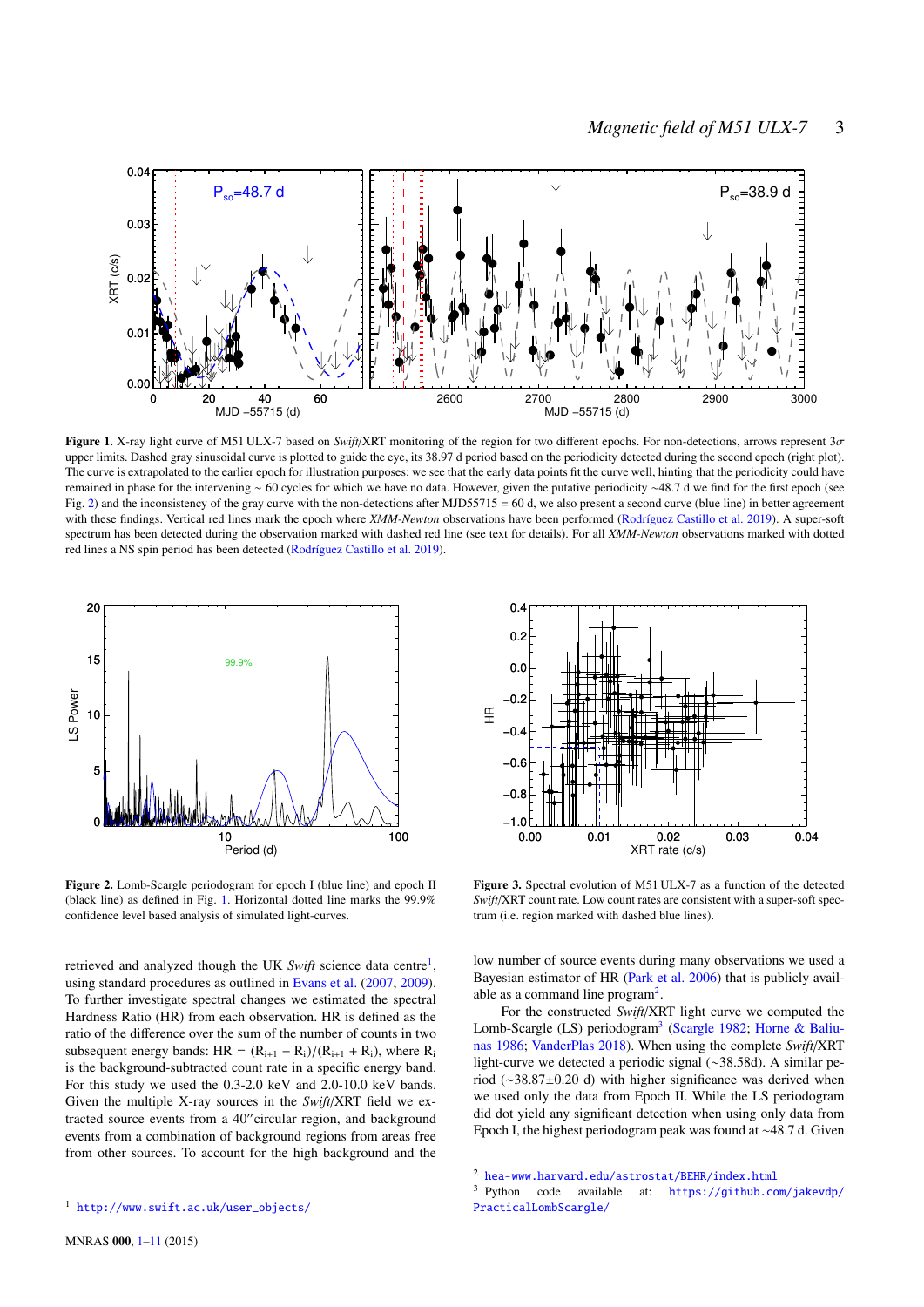the *Swift*/XRT coverage within the first epoch, the 48.7 d period is quite uncertain, and we can only refer to this as an indication for a change in the super-orbital periodicity.

The X-ray light-curve of M51 ULX-7 is presented in Fig. [1.](#page-2-1) On the same figure we overplotted sinusoidal curves with a period measured by the LS periodogram. The LS periodogram for the 2 epochs is plotted in Fig. [2](#page-2-0). The computed HRs are plotted as a function of *Swift*/XRT count rate in Fig. [3.](#page-2-2)

Based on our analysis, we report on the presence of a quasi periodic signal in the X-ray light curve of M51 ULX-7. The period of modulation is ∼ 39 d, however there is some indication that the period can change and be as high as ∼49 d. During the low luminosity intervals the system seems to transit to a super-soft state where only emission from a soft thermal component is detected in deep *XMM-Newton* observations. The estimated HRs support this claim as HR  $\rightarrow$  -1 for low count rates.

#### <span id="page-3-0"></span>3 NEUTRON STAR SPIN-UP FROM ACCRETION

#### 3.1 Basic equations

Accretion theory has been the subject of numerous studies since the discovery of the first X-ray pulsars. For completeness and introducing the appropriate notations we will summarize the equations needed to constrain the magnetic field of the NS (i.e. at polar surface *B*) from basic observable quantities. This will also help to remind the reader some of the basic assumptions in our treatment.

For an accreting object the Eddington luminosity is obtained by equating the outward radiation pressure with the gravitational force:

$$
L_{\rm Edd} \approx 1.5 \times 10^{38} m_1 \, \text{erg s}^{-1},\tag{1}
$$

where  $m_1 \equiv M_{\text{NS}}/M_{\odot}$  is the NS mass (in units of the solar mass). At low mass accretion rates, the accretion disc around the compact object is locally sub-Eddington and its inner part is gas-pressure dominated (e.g. see [Mönkkönen et al.](#page-9-41) [2019](#page-9-41)). For mass accretion rates exceeding the critical rate  $\dot{M}_{\rm Edd}$ , part of the dissipated energy is used to launch mass outflows from the inner part of the accretion disc, thus leading to a reduced accretion rate onto the compact object. This critical luminosity is defined as:

$$
\dot{M}_{\text{Edd}} \approx 2 \times 10^{18} m_1 \,\text{g s}^{-1},\tag{2}
$$

Outflows are launched inside the spherization radius  $R_{\text{sph}}$ , where the disc thickness becomes comparable to its radius ([Shakura](#page-9-42) [& Sunyaev](#page-9-42) [1973](#page-9-42)) or, equivalently, the disc luminosity becomes equal to *L*<sub>Edd</sub> (see eq. 18 in [Poutanen et al.](#page-9-16) [2007\)](#page-9-16):

$$
R_{\rm sph} \approx 10 \frac{GM_{\rm NS} \dot{m}_0}{c^2} \simeq 15 \, m_1 \dot{m}_0 \, \text{km},\tag{3}
$$

where *G* is the gravitational constant, and  $\dot{m}_0$  is the mass accretion rate at  $R_{\rm sph}$  in units of  $\dot{M}_{\rm Edd}$ . In a simple way, outflows are re-configuring accretion in a way that the local disc accretion rate is sub-Eddington, and the mass accretion rate at  $R < R<sub>sph</sub>$  can be written as [\(Shakura & Sunyaev](#page-9-42) [1973\)](#page-9-42):

$$
\dot{M}(R) \simeq \frac{R}{R_{\rm sph}} \dot{m}_0 \dot{M}_{\rm Edd}.
$$
\n(4)

This approximation does not take into account the effects of heat advection in the disc. The latter results in a less abrupt decrease of  $\dot{M}$  with radius than the one dictated by eq. ([4](#page-3-1)) [\(Poutanen et al.](#page-9-16) [2007](#page-9-16); [Chashkina et al.](#page-9-30) [2019](#page-9-30); [Mushtukov et al.](#page-9-31) [2019\)](#page-9-31).

For magnetized NSs the accretion disc does not extend near

the NS, but is truncated at much larger radii due to the interaction with the NS magnetosphere. The magnetospheric radius provides an estimate of the disc inner radius [\(Ghosh et al.](#page-9-43) [1977\)](#page-9-43):

<span id="page-3-5"></span>
$$
R_{\rm M} = \xi \left( \frac{R_{\rm NS}^{12} B^4}{2GM_{\rm NS}\dot{M}^2} \right)^{1/7},\tag{5}
$$

where  $R_{\text{NS}}$  is the neutron star radius and  $\xi \sim 0.5$  ([Campana et al.](#page-9-44) [2018](#page-9-44)). For typical *B* values in X-ray pulsars (e.g.,  $10^{12}$  G), very high mass accretion rates are required (e.g.,  $\dot{m}_0 > 10$ ) to make  $R_{\text{sph}} >$  $R_M$ . Moreover, as we will discuss in the following sections, the  $\xi$ parameter could change as the mass accretion rate becomes super-Eddington, due to changes in the disc structure and conditions (see for details: [Chashkina et al.](#page-9-30) [2019\)](#page-9-30) .

<span id="page-3-3"></span>An important condition in order for accretion to occur is that the Keplerian disc should be truncated inside the corotation radius:

$$
R_{\rm co} = \left(\frac{G M_{\rm NS} P_{\rm NS}^2}{4\pi^2}\right)^{1/3}.
$$
 (6)

Let us now consider the interaction of the in-falling matter with the NS. As material is transferred from the inner disc radius to the NS, it also transfers angular momentum. The applied torque due to mass accretion is proportional to  $\dot{M}_{\text{NS}}$  (same as  $\dot{M}(R_{\text{M}})$ ) and  $\sqrt{R_{\text{M}}}$ , as it acts like a lever arm onto the star (i.e.  $N_{\text{acc}} \approx \dot{M} \sqrt{GMR_{\text{M}}}$ ). An additional torque term acts due to coupling of magnetic field lines and the disc ([Ghosh & Lamb](#page-9-45) [1979b](#page-9-45)). The total torque can be expressed in the form of  $N_{\text{tot}} = n(\omega_{\text{fast}})N_{\text{acc}}$  where  $n(\omega_{\text{fast}})$  is a dimensionless function, and  $\omega_{\text{fast}} = (R_{\text{M}}/R_{\text{co}})^{3/2}$  is known as the fastness parameter. [Wang](#page-10-8) [\(1995](#page-10-8)) has provided an analytic relation for expressing this dimensionless function:

<span id="page-3-2"></span>
$$
n(\omega_{\text{fast}}) = \frac{7/6 - (4/3)\omega_{\text{fast}} + (1/9)\omega_{\text{fast}}^2}{1 - \omega_{\text{fast}}}.
$$
 (7)

Based on eq. [7](#page-3-2), the induced torque onto the NS goes to zero as  $\omega_{\text{fast}} \rightarrow 0.95$ , and thus for  $\omega_{\text{fast}} > 0.95$  the NS will spin down<sup>4</sup>. For  $R_M \simeq R_{\rm co}$ , the NS will spin down as the negative torque from interaction of the magnetic field lines with the accretion disc (that rotates slower than the NS) will dominate. For slow rotators (i.e.  $R_M$  <<  $R_{\rm co}$ ) a valid approximation is  $n(\omega_{\rm fast}) = 7/6$ . The change of the frequency of the NS is then given by:

<span id="page-3-6"></span><span id="page-3-4"></span>
$$
\dot{\nu} = \frac{n(\omega_{\text{fast}})}{2\pi I_{\text{NS}}} \dot{M}(\mathbf{R}_{\text{M}}) \sqrt{GM_{\text{NS}}R_{\text{M}}},\tag{8}
$$

<span id="page-3-7"></span>where  $I_{\text{NS}} \simeq (1.0 - 1.7) \times 10^{45}$  g cm<sup>2</sup> is the moment of inertia of the NS (e.g., [Steiner et al.](#page-9-46) [2015](#page-9-46)). Equations [6](#page-3-3) and [8,](#page-3-4) assume angular momentum is transferred by a Keplerian disc. It has been speculated that the induced torque might be suppressed by radiationpressure supported sub-Keplerian discs ([Andersson et al.](#page-9-47) [2005](#page-9-47)). However, detailed calculations have shown that non-Keplerianity should only affect the disc rotation by less than 10% for typical parameters of PULXs ([Chashkina et al.](#page-9-48) [2017](#page-9-48)).

<span id="page-3-1"></span>The above equations are needed to probe the physical properties of a ULX system from basic observational quantities, like the spin-up rate and the observed  $L_X$ . The measured  $L_{X,iso}$  of the system, can be converted to a mass accretion rate  $\dot{M}$  assuming some efficiency. This is assumed to be the efficiency with which gravitational energy is converted to radiation  $L_{\text{X,iso}} = G M_{\text{NS}} \dot{M} / R$ . For  $R = R_{\text{NS}} = 10^6$  cm and  $M_{\text{NS}} = 1.4 M_{\odot}$ , we find  $L_{\text{X}} \approx 0.2 \dot{M} c^2$ . How-

 $4$  We refer the reader to the recent work of [Parfrey et al.](#page-9-49) [\(2016\)](#page-9-49) for more details and a comparison between different regimes and solutions.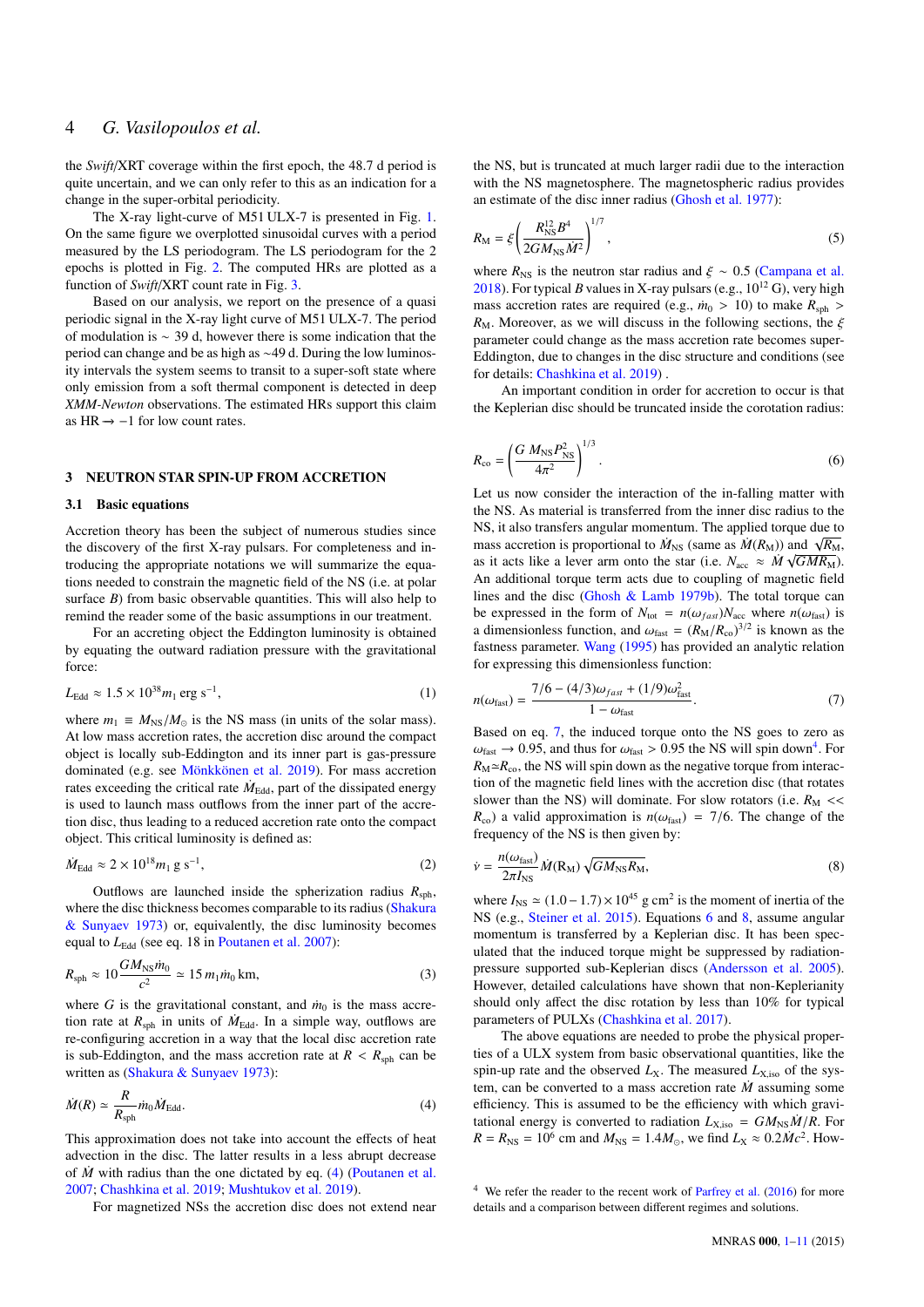<span id="page-4-2"></span>Table 1. Properties of M51 ULX-7

| parameter                      | Values                |                                                                  |                      | Units                  |  |
|--------------------------------|-----------------------|------------------------------------------------------------------|----------------------|------------------------|--|
| $b$ factor <sup>(a)</sup>      | 1                     | 4                                                                | 12                   |                        |  |
| $M_{\rm NS}$                   | 14.1                  | 3.5                                                              | 1.2                  | $\dot{M}_\mathrm{Edd}$ |  |
| $R_{\text{sph}}^{(b)}$         | 296                   | 74                                                               | 25                   | km                     |  |
|                                | Secular spin-up $(c)$ |                                                                  |                      |                        |  |
| B                              | $3\times10^{11}$      | $1.9 \times 10^{12}$                                             | $5.2 \times 10^{14}$ | G                      |  |
| $R_{\rm M}$                    | 140                   | 2200                                                             | 20000                | km                     |  |
| Measured spin-up $(d)$         |                       |                                                                  |                      |                        |  |
| B                              | $1.3 \times 10^{8}$   | $8.6 \times 10^{9}$                                              | $2.3 \times 10^{11}$ | G                      |  |
| $R_{\rm M}$                    | 1.7                   | 28                                                               | 248                  | km                     |  |
| Comparison to other work $(e)$ |                       |                                                                  |                      |                        |  |
| $B_{AC}$                       | $8.5 \times 10^{13}$  | $1.2 \times 10^{13}$                                             | $8.5 \times 10^{11}$ | G                      |  |
| $R_{\rm M}$                    | 3500                  | 1700                                                             | 520                  | km                     |  |
| Ϋ́                             |                       | $1.4 \times 10^{-9}$ $2.5 \times 10^{-10}$ $4.6 \times 10^{-11}$ |                      | Hz/s                   |  |

<sup>(a)</sup> Beaming factor used to translate the observed maximum  $L_X = 7.1 \times 10^{39}$ erg/s<sup>2</sup> to intrinsic luminosity and accretion rate. <sup>(b)</sup>  $R_{\text{sph}}$  was estimated assuming no outflows; i.e  $\dot{M}_{\text{NS}}$  is the mass accretion rate of the disc. <sup>(c)</sup> The magnetic field was estimated based on the maximum observed secular spinup rate;  $\dot{v} = 2.8 \times 10^{-10}$  Hz/s (see text). <sup>(d)</sup> The magnetic field was estimated from eq. [10,](#page-4-0) based on the observed spin-up rate from individual observations  $\dot{v} = 3.1 \times 10^{-11}$  Hz/s (see text). <sup>(e)</sup> [Rodríguez Castillo et al.](#page-9-4) [\(2019](#page-9-4)) have compared the maximum observed  $L_X$  for a given beaming factor with the theoretical model of [Mushtukov et al.](#page-9-7) [\(2015](#page-9-7)) in order to derive the quoted *B* values.

ever, in ULX systems, a low to moderate amount of beaming can be present due to the presence of outflows ([King et al.](#page-9-18) [2017\)](#page-9-18). Thus the intrinsic luminosity  $(L_X)$  of the system can be expressed as a function of beaming parameter *b* (i.e.  $L_X = L_{X,iso}/b$ ):

$$
\frac{L_{\rm X,iso}}{b} = \frac{GM_{\rm NS}\dot{M}}{R} \tag{9}
$$

To put the above into perspective, it is crucial to consider all above conditions and equations when probing the properties of M51 ULX-7. For example, if we invoke beaming in order to explain the observed super-Eddington luminosity, the derived mass accretion rate and *B* should yield an inner disc radius smaller than  $R_{\rm sph}$ , as this is a necessary condition to have outflows and beaming [\(Poutanen et al.](#page-9-16) [2007](#page-9-16)).

#### 3.2 NS magnetic field from spin-up

Having laid out the framework for estimating the NS magnetic field, we can proceed with an application to M51 ULX-7. Analysis of archival *XMM-Newton* data showed two periods with very different secular spin evolution [\(Rodríguez Castillo et al.](#page-9-4) [2019\)](#page-9-4). According to the authors, between MJD 53552 and MJD 55723 the spin period of the NS evolved from 3.2831(2) s to 2.8014(7) s, yielding a secular spin-up of  $\dot{P} = -2.57 \times 10^{-9}$  s/s (or  $\dot{v} = 2.8 \times 10^{-10}$  Hz/s). Between MJD 55723 and MJD 58284 the spin period of the NS evolved from 2.8014(7) to 2.7977148(2) s, yielding a secular spinup of  $\dot{P}_{\text{sec}} = -1.67 \times 10^{-11}$  s/s (or  $\dot{v}_{\text{sec}} = 2.13 \times 10^{-12}$  Hz/s). The spin-up of the system can also be constrained by using accelerated epoch folding. This was only feasible from the combination of two *XMM-Newton* observations (span of 2 days), and was determined to be  $\dot{P} = -2.4 \times 10^{-10}$  s/s (or  $\dot{v} = 3.1 \times 10^{-11}$  Hz/s) on MJD 58283.44. The latter  $\dot{P}$ , is calculated by taking into account the orbital motion of the binary ([Rodríguez Castillo et al.](#page-9-4) [2019\)](#page-9-4). On the other hand,

the secular spin-up is affected by Doppler shifts due to orbital motion. However, the effect of orbital modulation in the observed P value only has an amplitude of ~0.006 s, thus the estimated  $\dot{P}_{\text{sec}}$  is only affected by <2%. The estimation of *B* must be based on the simultaneous measurements of  $L_X$  and  $\dot{v}$ . Nevertheless, constraints can also be made by using the secular spin-up rate of M51 ULX-7, under certain assumptions.

Assuming M51 ULX-7 is at the slow rotator regime ( $R_M$  <<  $R_{\rm co}$ ) and the NS away from spin equilibrium, we can estimate *B* at the NS surface and  $\dot{M}$  onto the NS. For our calculations we adopt  $\xi = 0.5$ ,  $R_{\text{NS}} = 10^6$  km,  $M_{\text{NS}} = 1.4 M_{\odot}$ ,  $I_{\text{NS}} = 1.3 \times 10^{45}$  g cm<sup>-2</sup>. By solving eq. [5](#page-3-5), [8](#page-3-4), [9](#page-4-1) for the polar magnetic field strength:

<span id="page-4-0"></span>
$$
B \simeq 740n(\omega_{\text{fast}})^{-7/2}\xi^{-7/4}G^{3/2}M_{\text{NS}}^{3/2}R_{\text{NS}}^{-6}I_{\text{NS}}^{7/2}\dot{\nu}^{7/2}(L_{\text{X,iso}}/b)^{-3}G,\qquad(10)
$$

where  $L_{\text{X,iso}}$  is the observed luminosity, and  $\dot{v}$  the observed spin-up rate. Then by using eq. [2](#page-3-6), [3](#page-3-7), [5](#page-3-5), [9,](#page-4-1) we can estimate the  $R_M$  and  $R_{\text{sph}}$ for different beaming factors. Our numerical calculations are based on the [Wang](#page-10-8) [\(1995](#page-10-8)) approximation (see eq. [7](#page-3-2)) and are presented in Table [1](#page-4-2). Our results can be compared to those of [Rodríguez Castillo](#page-9-4) [et al.](#page-9-4) [\(2019](#page-9-4)). In their work the authors assumed that the maximum observed  $L<sub>X</sub>$  from the system is related to the surface magnetic field strength of NS based on theoretical predictions; i.e.  $L_{39} \approx 0.35 B_{12}^{3/4}$ [\(Mushtukov et al.](#page-9-7) [2015](#page-9-7)). For convenience we refer to the theoretical predicted magnetic field of the accretion column as  $B_{AC}$ .

<span id="page-4-1"></span>From the values in Table [1](#page-4-2), it is clear that no combination of parameters can self-consistently describe the observed values of M51 ULX-7. Specifically, by assuming no beaming, the estimated *B* value is too small to explain the high luminosity from the accretion column ([Mushtukov et al.](#page-9-7) [2015](#page-9-7)). In addition, the intrinsic spin up rate yields inner disc radii consistent with the NS size, thus this solution is highly improbable. On the other hand, a moderate beaming (i.e. 4-12) yields a size for the inner disc much larger than the  $R_{\rm sph}$ , i.e. is in contrast with the conditions needed for beaming. Finally, in some cases the estimated  $R_M$  is larger than the corotation radius of the system ( $R_{\text{co}} \sim 3300 \text{ km}$ ), thus indicating that our assumption for being at the slow rotator regime is not met. Therefore, at least some of our original assumptions behind this approach must be incorrect. For example the structure of the disc in these high accretion rates should affect our estimations, or perhaps the system is not in the slow rotator regime.

#### *3.2.1 Comparison with semi-analytical models*

The analytical estimations of the previous section rely heavily on the assumption of a thin disc. Moreover,  $\xi$  is known to vary from the default value of 0.5, for discs accreting at super-Eddington rates. In these section we compare the observed properties of M51 ULX-7 with the semi-analytical calculations of [Chashkina et al.](#page-9-30) [\(2019](#page-9-30)). In their recent work the authors have computed the inner radius of the accretion disc as a function of accretion rate for various *B* values. These theoretical predictions are plotted in Fig. [4.](#page-5-0) From Fig. [4](#page-5-0) it is clear that for  $B > 10^{14}G$  a mass accretion rate larger than  $10 \dot{M}_{\text{Edd}}$  is required for the system to be in the accretor regime. Moreover, for outflows and thus beaming to occur, the mass accretion at the inner disc radius (thus in the NS too:  $\dot{M}_{\text{NS}}$ ) should be larger than  $10\dot{M}_{\text{Edd}}$ even for a moderate magnetic field strength 10<sup>12</sup>*G*.

A comparison of the inner disc radius as estimated by the semi-analytical model of [Chashkina et al.](#page-9-30) [\(2019](#page-9-30)) with the classical prescription provided by eq. [5](#page-3-5) can be used to provide an order of magnitude estimate for the uncertainties introduced by adopting the classical relation. For example there is always a specific  $\dot{M}$ value where the two prescriptions provide the same result (see Fig.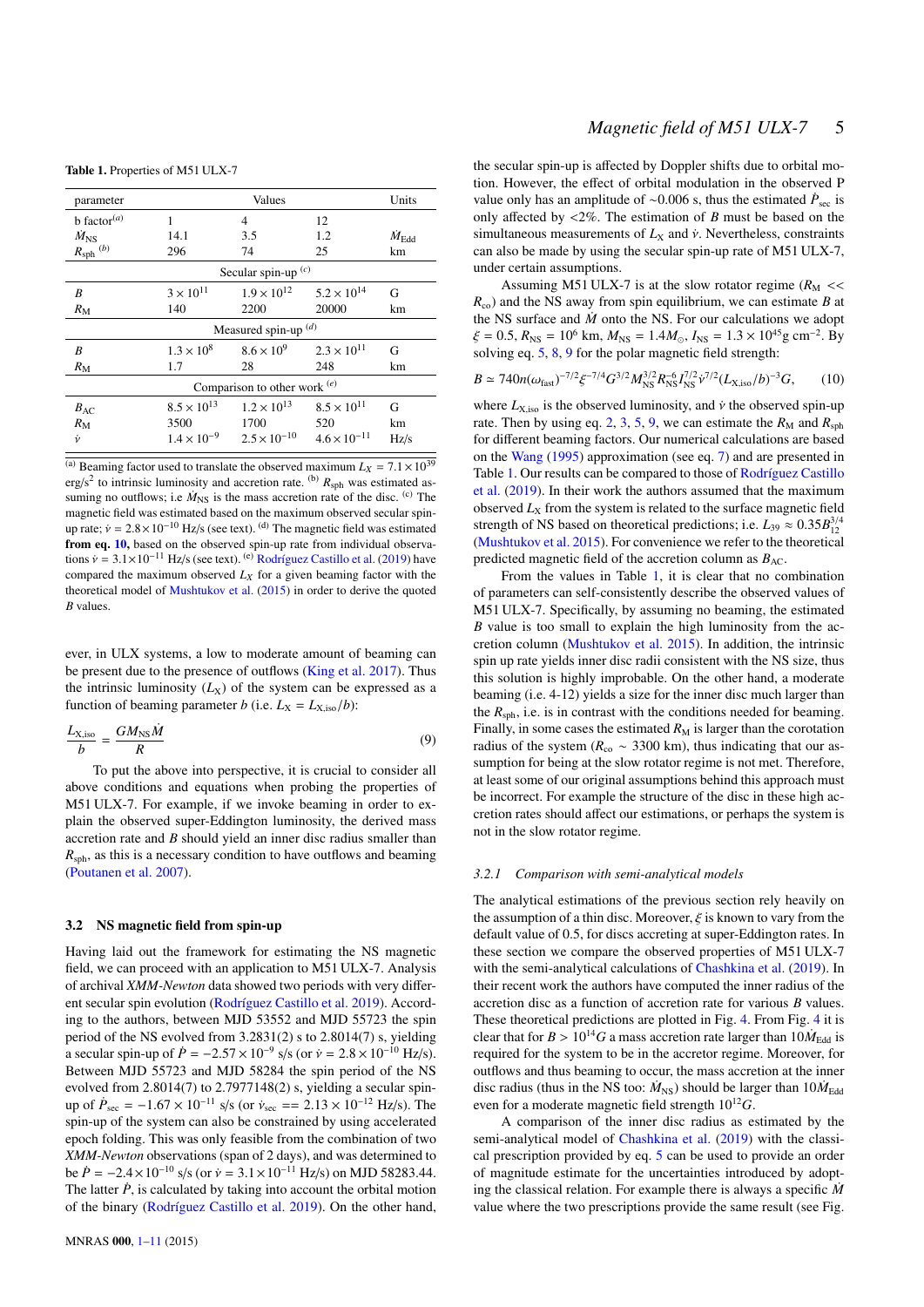

<span id="page-5-0"></span>Figure 4. Theoretical prediction of the dependence of the inner disc radius on the accretion rate at the inner disc ([Chashkina et al.](#page-9-30) [2019](#page-9-30)). Standard solutions (i.e.  $R_{\text{in}} \propto \dot{M}_{\text{in}}^{-2/7}$ ) for  $\xi = 0.5$  are plotted with dotted lines. Blue dashed line follows  $R_{\rm sph}$ , and horizontal red dashed line marks  $R_{\rm co}$ .

[4\)](#page-5-0). For smaller (larger)  $\dot{M}$  values the semi-analytical estimations yield smaller (larger)  $R_{in}$  values for the disc. This difference can in general be no greater than a factor of 2 for typical  $\dot{M}$  and *B* values of PULXs.

By using eqs. [7](#page-3-2) and [8](#page-3-4) we can compute the predicted NS frequency derivative and compare it with the observed values (see Fig. [5\)](#page-5-1). Given the spin of the NS (∼2.8 s), the system should be in the slow rotator regime, for any  $B < 5 \times 10^{13}$  G and for a range of mass accretion rates larger than  $0.1 \dot{M}_{\text{Edd}}$ . However, for  $B = 10^{14} G$  the total torque should be zero for  $\dot{M}_{\rm in} \sim 30 \dot{M}_{\rm Edd}$ .

The large variations of observed secular  $\dot{v}$  is also in favor of excluding solutions with low magnetic field (see Fig. [5\)](#page-5-1). For low *B* the system should always remain in the slow accretor regime and variations of  $\dot{v}$  by two orders of magnitude do not agree with mass transfer through Roche Lobe overflow [\(Rodríguez Castillo](#page-9-4) [et al.](#page-9-4) [2019\)](#page-9-4), that should be relatively stable. We conclude that the observed properties of M51 ULX-7 cannot be adequately explained assuming a NS accreting in the slow accretor regime, even by using a more realistic disc structure compared to the standard thin disc.

Thus, following Occam's Razor the NS should be rotating near equilibrium, where relatively small changes in  $\dot{M}_{NS}$  should result in large changes in the induced torque. For an equilibrium period of  $P_{NS}$  = 2.8 s and by following eq. [7](#page-3-2) we get a magnetic field of  $4 - 7 \times 10^{13}$ G assuming a beaming factor of 1 – 4.

#### 3.3 Uncertainty of *B* based on different torque models

The estimated *B* value is affected by our poor knowledge of accretion torque models. In the literature there are several torque models adopted for X-ray pulsars; i.e. [Ghosh & Lamb](#page-9-50) ([1979a](#page-9-50)), [Wang](#page-10-8) [\(1995](#page-10-8)), [Rappaport et al.](#page-9-51) [\(2004](#page-9-51)). Although most of them are in reasonable agreement for slow rotators, there can be a large discrepancy for the estimate of the equilibrium period. Analytically, this discrepancy lies in the derivation of  $n(\omega_{\text{fast}})$  that becomes zero for different  $\omega_{\text{fast}}$  values. Following [Wang](#page-10-8) [\(1995](#page-10-8)) the equilibrium period is found for  $R_M/R_{\text{co}} \sim 0.95$ , while from the earlier prescription of [Ghosh & Lamb](#page-9-50) [\(1979a](#page-9-50)) we get  $R_M/R_{co}$  ~ 0.5. [Rappaport et al.](#page-9-51) [\(2004](#page-9-51)) focused in the case where  $R_M > R_{\text{co}}$ , and argued that in this case the disc re-configures such as  $R_{\text{in}} \sim R_{\text{co}}$ , while for cases



<span id="page-5-1"></span>Figure 5. Theoretical prediction of the induced spin-up of the NS as a function of the accretion rate at the inner disc [\(Chashkina et al.](#page-9-30) [2019\)](#page-9-30). Blue dashed line marks the observed maximum secular  $\dot{v}$ , and vertical red dotted line marks the calculated  $\dot{M}_{\text{NS}}$  for a beaming factor of 12, 4 and 1 (i.e. no beaming) from left to right. In our calculation we have defined  $n(\omega_{\text{fast}})$  as in eq. [7](#page-3-2). For magnetic field strengths of  $10^{12} - 10^{13}$  G, the system remains in the slow rotator regime for the range of accretion rates used in the plot. For  $B = 10^{14}$  G, spin equilibrium is reached for  $\dot{M}_{\text{in}} \sim 30 \dot{M}_{\text{Edd}}$ . For clarity we used solid and dotted lines to denote the spin-up and spin-down regimes respectively. Finally, with the dotted black line we plotted the expected spinup rate if  $\omega_{\text{fast}} = 0$  for  $B = 10^{14}$  G.

where  $R_{\text{in}} < R_{\text{co}}$  their solution is in reasonable agreement with the one by [Wang](#page-10-8) [\(1995\)](#page-10-8) (see also [Parfrey et al.](#page-9-49) [2016,](#page-9-49) and their Fig. 2 for a comparison). Based on [Ghosh & Lamb](#page-9-50) ([1979a\)](#page-9-50) prescription, and assuming 2.8 is the equilibrium period of M51 ULX-7, we get  $B \sim 2.3 \times 10^{13}$  G for the NS, or a factor of 3 lower value from the one derived using the [Wang](#page-10-8) ([1995\)](#page-10-8) prescription.

Another mechanism that can potentially affect the spin equilibrium of the NS is the enhancement of spin-down torques from disc induced opening of the pulsar magnetic field lines [\(Parfrey](#page-9-49) [et al.](#page-9-49) [2016](#page-9-49)). This mechanism has been used in order to naturally explain millisecond pulsars with spin periods larger than 1 ms, although classic torque theory would expect them to rotate at much higher rates. The opening of field lines could be responsible for enhancing the spin-down torque of the pulsar wind by a factor of  $(R_{\text{LC}}/R_{\text{M}})^2$ , where  $R_{\text{LC}}$  is the light-cylinder of the pulsar. The spindown torque is thus given by (see eq. 18 of [Parfrey et al.](#page-9-49) [2016\)](#page-9-49):

$$
N_{\text{down,open}} = \frac{(B^2 R_{\text{NS}}^3)^2}{R_{\text{M}}^2} \frac{2\pi}{cP},\tag{11}
$$

where we have assumed maximum efficiency for the magnetic field opening. Although this model is a decent approximation for the most rapid systems, for PULXs systems with high *M*˙ the model predicts very high *B* values, and yields equilibrium conditions that require  $(R_{\rm co} < R_{\rm M})^2$ . In physical terms, PULXs enter the propeller regime before this spin-down term becomes dominant. Thus, this mechanism alone could not be responsible for M51 ULX-7 being at equilibrium. For the case of M51 ULX-7, assuming all magnetic field lines between  $R_{\text{LC}}$  and  $R_{\text{M}}$  open, then the induced torques due to the enhanced pulsar wind would only equal to 20-25% of the torque due to accretion (see eq. 18 of [Parfrey et al.](#page-9-49) [2016](#page-9-49)). As a result, it would effectively change the shape of the cusplike struc-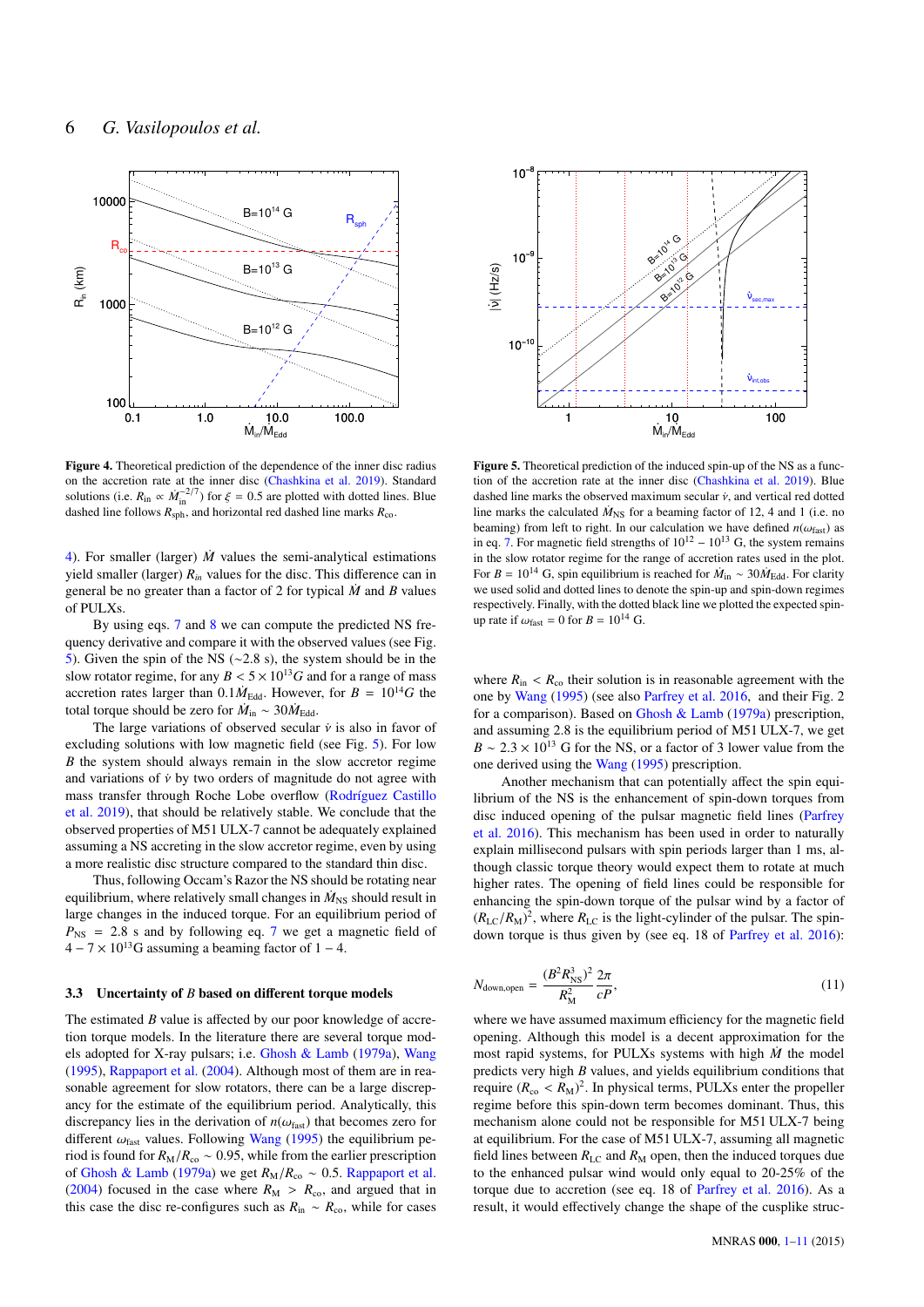

<span id="page-6-1"></span>Figure 6. *Lower panel:* Theoretical prediction of the inner disc radius as a function of accretion rate for various magnetic field strengths (same as Fig. [4](#page-5-0)). A necessary condition for the presence of outflows is that the inner disc radius is smaller than  $R_{\rm sph}$  (blue dashed line). The maximum extent of the outflows is given by the photospheric radius  $R_{\text{phot}}$  (red lines). *Upper panel:* The precession period of the outflows can be estimated based on the model of [Middleton et al.](#page-9-21) [\(2018b](#page-9-21)). A lower limit for the extent of the outflows, and thus for the precession period  $P_{\text{Prec}}$ , can be given by  $R_{\text{sph}}$  (black lines); an upper limit for  $P_{\text{Prec}}$  (red lines) is obtained by assuming that the system precesses as a solid body up to a distance of *R*phot.

ture in the  $\dot{M}$ - $|\dot{v}|$  diagram (i.e. broaden it), and it would decrease the required magnetic field strength for making M51 ULX-7 to be at equilibrium by  $\leq 3\%$ .

To summarise, assuming no beaming in M51 ULX-7 observed flux, uncertainties induced by our poor knowledge of torque models would yield a magnetic field strength of the NS of the order of  $2 - 7 \times 10^{13}$ G for an equilibrium period of 2.8 s.

## <span id="page-6-0"></span>4 NATURE OF THE SUPER-ORBITAL MODULATION

The detection of a quasi-periodic super-orbital modulation in the X-ray flux of M51 ULX-7 is perhaps a probe of precession from the disc. Let us thus consider some basic mechanisms that could be responsible for such precession.

#### 4.1 Lense-Thirring precession

The effects of Lense-Thirring precession ([Bardeen & Petterson](#page-9-52) [1975](#page-9-52)) have recently been discussed in the context of ULXs [\(Mid](#page-9-21)[dleton et al.](#page-9-21) [2018b,](#page-9-21) [2019](#page-9-22)), in order to explain their super-orbital modulation. Moreover, it has been proposed to explain the rapid change of the radio jet orientation of V404 Cygni during its 2015 outburst [\(Miller-Jones et al.](#page-9-53) [2019](#page-9-53)). According to [Middleton et al.](#page-9-21) [\(2018b\)](#page-9-21), the precession period depends on parameters such as the NS spin, the size of  $R<sub>sph</sub>$  and the extent of the outflows ( $R<sub>out</sub>$ ). Fol-

# *Magnetic field of M51 ULX-7* 7

lowing [Middleton et al.](#page-9-21) [\(2018b\)](#page-9-21) the precession timescale is:

$$
P_{\text{prec}} \approx P_{\text{NS}} \frac{R_{\text{sph}}^3 c^2}{6G I_{\text{NS}}} \frac{1 - (R_{\text{M}}/R_{\text{sph}})^3}{\ln \left(R_{\text{sph}}/R_{\text{M}}\right)} \left(\frac{R_{\text{out}}}{R_{\text{sph}}}\right)^2, \tag{12}
$$

An upper limit for the extent of the outflows can be estimated by estimating the distance at which the optical depth becomes less than one (i.e. photospheric radius  $R<sub>phot</sub>$ ), while a lower limit is given by R<sub>sph</sub>. The [Middleton et al.](#page-9-21) [\(2018b\)](#page-9-21) model has been also used to explain the observed properties of NGC300 ULX1 [\(Vasilopou](#page-10-4)[los et al.](#page-10-4) [2019](#page-10-4)). [Vasilopoulos et al.](#page-10-4) ([2019\)](#page-10-4) found that although the observed flux from NGC300 ULX1 changed by a factor of ∼ 50 within a few months, the spin up of the system continued at a steady pace (constant  $\dot{v}$ ). Based on the observed properties of NGC300 ULX1 one can expect a timescale of precession of the order of a year, thus naturally explaining extended epochs of decreased flux due to obscuration from the outflows.

We can estimate the timescale of precession for M51 ULX-7 by following [Middleton et al.](#page-9-21) ([2018b](#page-9-21)) and invoking the same analytical relations used for NGC300 ULX1 (see eq. 13 & 14 of [Vasilopoulos et al.](#page-10-4) [2019](#page-10-4)). In Fig. [6](#page-6-1) we plot the predicted precession period as a function of mass accretion rate, for various values of *B*. A timescale of precession similar to the observed one (i.e. 40 d), is only possible for super-Eddington accretion, and magnetic field strength lower than a few times  $10^{12}$  G. However, this configuration requires M51 ULX-7 to be in the slow-rotator regime and would yield a much higher NS spin-up rate than the observed one (see Fig. [5\)](#page-5-1).

#### 4.2 Precession due to the magnetic dipole torques

The interaction of the disc and the magnetosphere is a complicated process that is not fully understood, but can lead to different quasiperiodic phenomena [\(Lai](#page-9-54) [1999\)](#page-9-54). The viewing angle of the disc can change on time-scales of months-years due to the interactions between the magnetic field and the disc [\(Lipunov & Shakura](#page-9-55) [1980](#page-9-55)). The spin-averaged torques by the dipole magnetic field lead to the inner twisted parts of the disc taking on a spiral-like shape with a certain direction of twisting. The forces applied to the disc will tend to twist it along the magnetic axis into a stable position. The precession period is then given by:

<span id="page-6-2"></span>
$$
P_{\text{prec,mag}} \approx 1.5 \times 10^4 \left(\frac{B}{10^{12} \text{G}}\right)^{-2} \left(\frac{R_{\text{NS}}}{10^6 \text{cm}}\right)^{-2} \left(\frac{R_{\text{M}}}{10^8 \text{cm}}\right)^3 \left(\frac{P_{\text{NS}}}{1 \text{s}}\right)^{-1} \left(\frac{I_{\text{NS}}}{10^{45} \text{gr cm}^2}\right) \frac{1}{\cos \psi (3 \cos \zeta - 1)} \text{ yr}, \tag{13}
$$

where  $\psi$  is the angle between the NS spin axis and the normal of the accretion disc,  $\zeta$  is the angle between the spin axis and magnetic field axis. Although this process has been proposed to explain the precession of PULXs ([Mushtukov et al.](#page-9-56) [2017\)](#page-9-56), it would require extremely high (dipole) magnetic field values and mass accretion rates to reproduce the observed super orbital periods in PULXs (i.e.  $P_{\text{prec,mag}} \propto B^{-2/7} \dot{M}^{-6/7}$ ). For M51 ULX-7 it would require mass accretion with a rate larger than 1000  $\dot{M}_{\text{Edd}}$  and *B* higher than 10<sup>15</sup> G. Thus a clock related to this mechanism would beat at much lower frequency than the observed super-orbital modulation.

#### <span id="page-6-3"></span>4.3 NS free precession

As we already mentioned, it is worth noting the similarities of M51 ULX-7 with Her X-1, one of the first discovered X-ray pul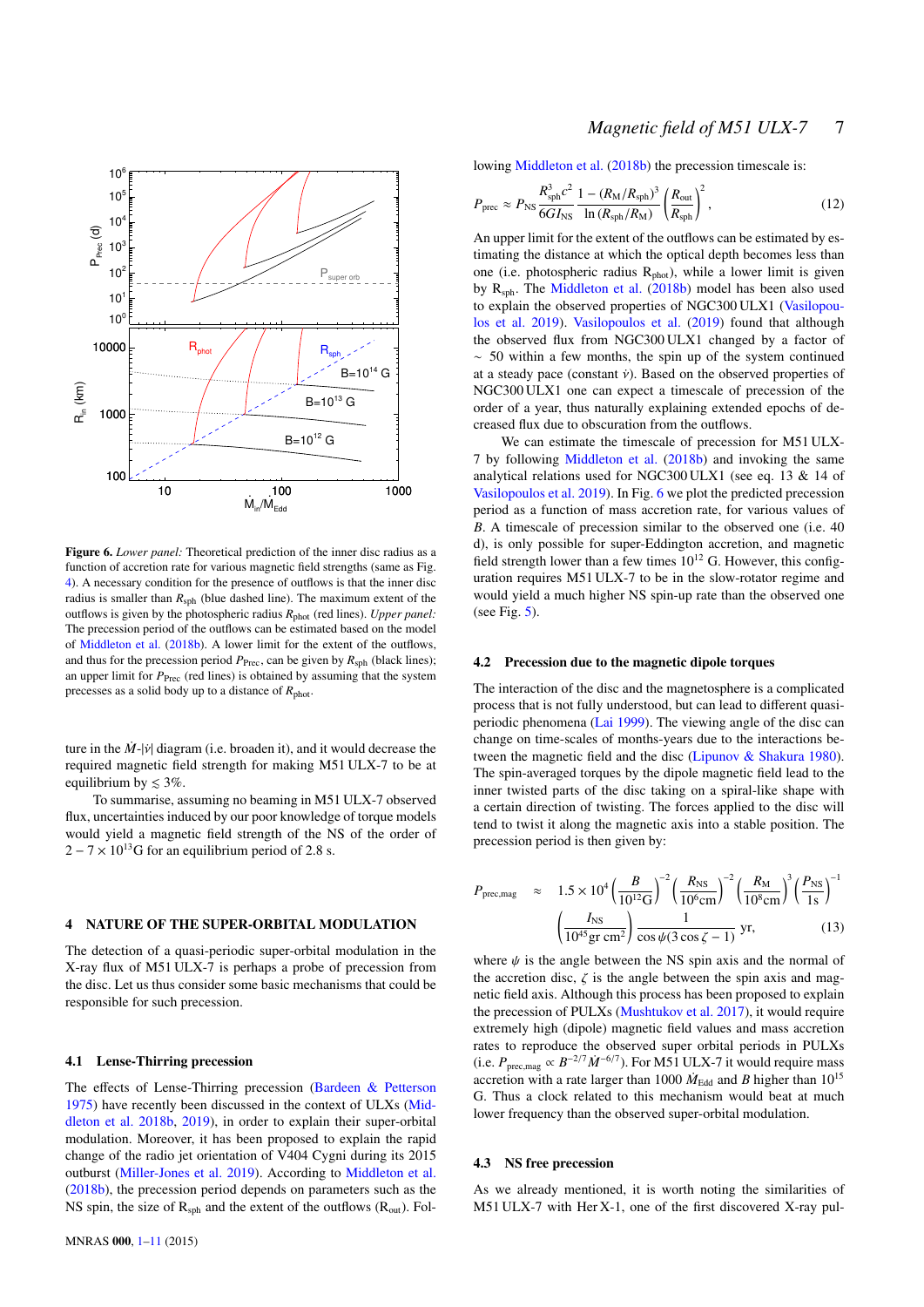sars. Her X-1 ( $P = 1.24$ s) has an orbital period of 1.7 d, and a super-orbital period of ∼35 d [\(Tananbaum et al.](#page-9-57) [1972;](#page-9-57) [Katz](#page-9-58) [1973\)](#page-9-58). The nature of the super-orbital modulation has been speculated to to arise by precession of the companion star and a twisted accretion disc [\(Petterson](#page-9-59) [1975](#page-9-59)), while a modulation of the pulse profile with super-orbital phase is also an indication of precession of the NS itself [\(Truemper et al.](#page-9-60) [1986](#page-9-60)). NS free precession has also been invoked in order to explain long term periodic changes from observations of isolated NSs: both in their spectral properties (e.g. RX J0720.4-3125 [Haberl et al.](#page-9-61) [2006](#page-9-61)) and in the longtimescale sinusoidal radio-timing residuals from a few sources (e.g. PSR B1828-11 [Stairs et al.](#page-9-62) [2000\)](#page-9-62).

Free precession does not necessarily act alone in any of these systems, however. For the case of Her X-1 it has since been argued that there are two different clocks that are responsible for its super orbital periodicities, and which are generally synchronized [\(Staubert et al.](#page-9-63) [2009](#page-9-63)). For the radio pulsar PSR B1828-11, the discovery of abrupt pulse-profile changes indicated the star's magnetosphere was switching between two different spin-down states and has led some to discard the precession model, since the apparently smooth slow oscillation of the residuals shows as discrete sharp steps on shorter timescales [\(Stairs et al.](#page-9-64) [2019\)](#page-9-64). On the other hand, the long-term average of these steps is so periodic that it seems that there must be some mechanism setting this periodicity – and a freely-precessing NS could plausibly be such a clock [\(Jones](#page-9-65) [2012\)](#page-9-65).

In a similar way, the super-orbital periodicity of M51 ULX-7 could be driven by free precession of the system's NS, even though we found indications that this period varies somewhat. Within this paradigm, assuming the possible accretion-disc precession to be synchronised with that of the NS, we can obtain useful constraints on any distortion  $\epsilon$  of the star that is misaligned from the rotation axis (the motion is essentially independent of the axisymmetric centrifugal bulge of the star). This distortion may be either elastic or magnetic in origin. Elastic distortions will be confined to the star's crust, although modelling of their size and structure is fraught with uncertainties, as they will depend on the star's seismic history; they could even be negligible. The star's internal magnetic field is a more reliable source of distortion, since a magnetic field always deforms its host star, with a predictable size scaling with the ratio of the magnetic energy to the gravitational binding energy [\(Chan](#page-9-66)[drasekhar & Fermi](#page-9-66) [1953](#page-9-66)).

Following ([Jones & Andersson](#page-9-67) [2001\)](#page-9-67) we get:

$$
\epsilon = \frac{P_{\rm NS}}{P_{\rm prec,obs} \cos \chi} \simeq 7.72 \times 10^{-7} \frac{P_{\rm NS}}{1 \text{ s}} \left( \frac{P_{\rm prec,obs}}{30 \text{d}} \frac{\cos \chi}{0.5} \right)^{-1},\tag{14}
$$

where  $\chi$  is the angle of the NS misaligned distortion compared to its rotation axis. For the observed parameters of the system we deduce  $\epsilon = (0.83 - 1.2) \times 10^{-6}$  for the range<sup>5</sup>  $\chi = 0 - 45^{\circ}$ . Now assume all this distortion is due to magnetic effects, so that  $\chi$  represents the misalignment between the star's rotation and magnetic-field axes (and is therefore equal to the angle  $\zeta$  from equation [\(13](#page-6-2))). Quantitative solutions for a simple fluid model of a magnetically-distorted NS ([Lander & Jones](#page-9-68) [2009\)](#page-9-68) give:

<span id="page-7-1"></span>
$$
\epsilon = 2 \times 10^{-11} \left( \frac{B_{\text{surf}}}{10^{12} \text{ G}} \right)^2,\tag{15}
$$

where the  $B<sup>2</sup>$  scaling comes from the form of the magnetic energy. This leads us to infer a rather strong magnetic field,  $B_{\text{surf}} \approx 2 \times 10^{14}$ G for the full range of  $\epsilon$  we consider; [Postnov et al.](#page-9-69) ([2013\)](#page-9-69) ob-

tained a similar estimate for Her X-1. However, this model is somewhat unrealistic, as the presence of superconducting protons in the NS core changes the magnetic-energy scaling to be proportional to  $BH<sub>c1</sub>$ , where  $H<sub>c1</sub>$  is a 'microscopic' magnetic field associated with the quantisation of magnetic flux on small scales. In practice, this leads to larger distortions for the same  $B_{\text{surf}}$ , compared with those obtained from a non-superconducting model like equation [\(15](#page-7-1)). The ellipticity relation now takes the form [\(Lander](#page-9-70) [2013,](#page-9-70)  $2014$ 

<span id="page-7-2"></span>
$$
\epsilon = 3 \times 10^{-8} \left( \frac{B_{\text{surf}}}{10^{12} \text{ G}} \right) \left( \frac{H_{\text{c1}}(0)}{10^{16} \text{ G}} \right),\tag{16}
$$

where  $H_{c1}(0)$  is the value of the (density-dependent)  $H_{c1}$  at the centre of the star; we will set this to the sensible value of  $10^{16}$  G. Using the above – more physically reasonable – ellipticity relation, our new estimate of the surface magnetic field is  $B_{\text{surf}} \approx (3 - 4) \times 10^{13}$ G for  $\chi = 0 - 45^\circ$ .

Even if the full dynamics of the ULX system are complex, a magnetically-distorted, freely-precessing NS is an attractive candidate for the central clock governing its super-orbital modulation. For the mechanism to work, the NS must couple with the disc in an effective manner – but the magnetospheric field lines provide a mechanism for this, tying the motion of charged particles in the disc with the NS on the Alfven crossing timescale of the system. Note, however, that free precession of the NS alone cannot account for the putative variation in super-orbital period of 39 − 49 days.

### 5 DISCUSSION

Since the recent discovery of PULXs, the nature of their engines has been one of the major puzzles in high energy astrophysics. Highly magnetized NSs have been proposed as a mechanism for sustaining super-Eddington accretion ([Mushtukov et al.](#page-9-7) [2015](#page-9-7)). However, constant mass transfer from super-giant companions might also be a necessary requirement ([Lau et al.](#page-9-72) [2019\)](#page-9-72). Thus, observational constraints on the NS magnetic field and mass transfer are needed to understand these extraordinary systems.

<span id="page-7-0"></span>The recent detection of super-orbital flux modulation in PULXs (M82 X-2: ∼60 d, [Kong et al.](#page-9-73) [2016;](#page-9-73) NGC 5907: ∼72 d, [Walton et al.](#page-10-9) [2016;](#page-10-9) NGC 7793 P13: ∼65 d, [Hu et al.](#page-9-74) [2017\)](#page-9-74) has sparked renewed interest in this long-term periodic behavior, which is increasingly regarded as an indication for the presence of beamed emission in ULXs – the result of a funnel-like structure, generated by massive outflows. However, it is important to recall that longterm (10-100 d) periodic flux modulations (by a factor of  $>10$ ), have long been detected in several normal X-ray pulsars with sub-Eddington luminosities (e.g., Cyg X-2: [Paul et al.](#page-9-75) [2000](#page-9-75); Her X-1: [Katz](#page-9-58) [1973](#page-9-58); LMC X-4: [Naik & Paul](#page-9-76) [2003](#page-9-76); SMC X-1: [Bonnet-](#page-9-77)[Bidaud & van der Klis](#page-9-77) [1981](#page-9-77)). Therefore, it could be argued that this type of variability in X-ray binary systems is simply an indication for the presence of a high-B NS, rather than super-Eddington accretion.

Analysis of the *Swift*/XRT monitoring data of M51 ULX-7 revealed the presence of a ∼39 d super-orbital modulation. Our calculations suggests that the coupling of the NS free precession and the disk through the magnetospheric torques constitutes a plausible mechanism for this behavior, as has been demonstrated for other X-ray pulsars with similar characteristics ([Postnov et al.](#page-9-69) [2013](#page-9-69)). We improve on previous modelling by accounting for the effect of superconductivity in the NS core on the precession period. An attractive feature of the free-precession model is that its inherent

<sup>&</sup>lt;sup>5</sup> Note that equation [\(14](#page-7-0)) diverges in the limit  $\chi \to 90^\circ$ .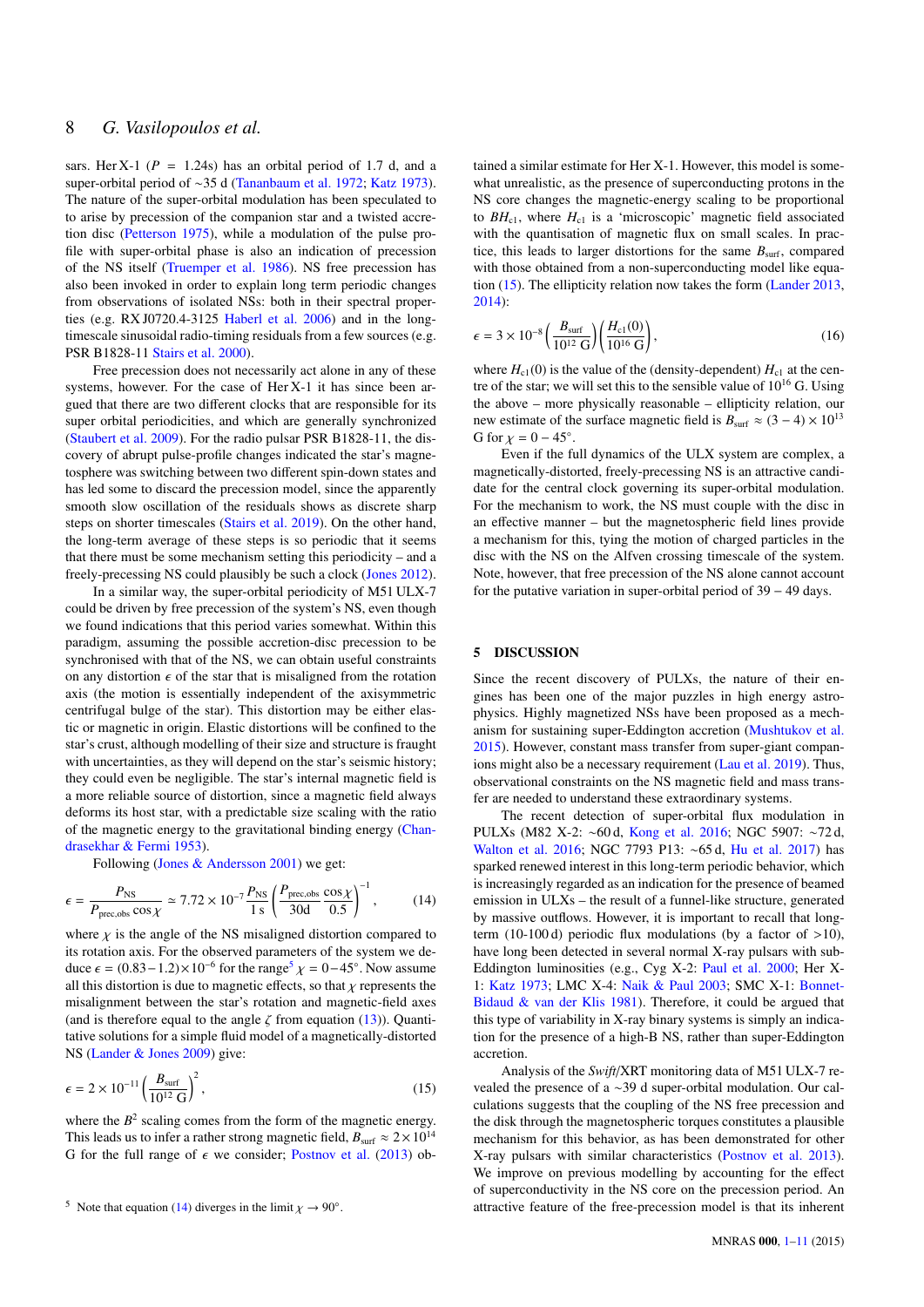uncertainties (like the value of  $\cos \chi$  and the exact model leading to equation  $(16)$  $(16)$ ) only introduce order-unity changes, and – unlike Lense-Thirring precession – this model is independent of the complex magnetospheric physics of the system.

From the observational point of view, both Lense-Thirring and NS free precession timescales scale linearly with the NS spin. Thus, continuing monitoring of PULX systems like M51 ULX-7 could provide strong arguments in favor or against each mechanism. Given that Lense-Thirring precession also strongly depends on  $\dot{M}$ , the NS free precession scenario can be tested in a more straightforward way. The fact that most PULXs show changes in P on timescales of decades complicates such endeavor. Apart form M51 ULX-7, another potential candidate for such study might be the PULX NGC 300 ULX1, since in this particular system the NS is still at the slow rotator regime and its spin period has dramatically changed the last 4 years (from ∼124 s to ∼16 s; see [Vasilopoulos](#page-10-3) [et al.](#page-10-3) [2018](#page-10-3), [2019](#page-10-4)). However, in NGC 300 ULX1 no super-orbital period has been measured and given the system current properties (P∼16 s) any periodicity due to precession might have timescales of years.

We must also note that several authors have proposed the precession of a radiation-driven warped disk as the origin of superorbital variability in X-ray binaries (e.g. [Pringle](#page-9-27) [1996;](#page-9-27) [Wijers &](#page-10-10) [Pringle](#page-10-10) [1999;](#page-10-10) [Ogilvie & Dubus](#page-9-29) [2001;](#page-9-29) [Clarkson et al.](#page-9-78) [2003;](#page-9-78) [Dage](#page-9-79) [et al.](#page-9-79) [2019](#page-9-79)). This scenario – which has also been proposed to interpret similar temporal characteristics in ULXs M82 X-2 ([Kong](#page-9-73) [et al.](#page-9-73) [2016\)](#page-9-73) and SS 433 ([Foulkes et al.](#page-9-28) [2010\)](#page-9-28) – cannot be ruled out for M51 ULX-7. Nevertheless, further investigation of the precessing warped disk mechanism as the engine behind the super-orbital modulation can be performed by smoothed particle hydrodynamic simulations and not by analytical or empirical relations. This is beyond the scope of this work and will be the focus of a future investigation.

The comparison of the observed properties of M51 ULX-7 with theoretical models has demonstrated that strong beaming  $(b > 2)$  can be excluded, since a necessary condition should be the presence of outflows (i.e.  $R_M > R_{\text{sph}}$ ; see Fig. [4\)](#page-5-0). Moreover, although the NS exhibits a relative high secular spin-up rate,  $|\dot{v}|$  is much smaller than would be expected for a system in the slow rotator regime (see Fig. [5](#page-5-1)). One obvious explanation is that the NS is rotating near equilibrium, in which case its magnetic field should be  $2 - 7 \times 10^{13}$  G. This is in good agreement with the independent estimate of *B* from NS free precession (see section [4.3](#page-6-3)). In the free-precession paradigm, the torque acting by the magnetosphere on the disc will change in phase with the NS precession. Although the coupling of the disc and NS precession period is a complicated process, free precession could be the clock behind the observed super-orbital modulation ([Lai](#page-9-54) [1999](#page-9-54); [Postnov et al.](#page-9-69) [2013\)](#page-9-69). In the case of an accretion disc precessing due to synchronization with the NS free precession, no strong outflows are required to explain the modulation in the X-ray light-curve.

An alternative scenario, to account for the low spin-up rate, would be that the NS rotation axis and the accretion disc plane are near-aligned, so that there is minimum angular momentum transfer from the disc to the NS. As the energy of the interaction of the disc and the magnetic dipole depends on their relative orientation, a perpendicular or parallel configuration between the rotation axis and the axis of the disc would provide a stable solution ([Lipunov &](#page-9-55) [Shakura](#page-9-55) [1980](#page-9-55)). However, an application and confirmation of such models requires constraints on more modeled parameters – as the interactions between magnetized NSs and accretion discs are much more complicated– and a complete reference to different models

would be beyond the scope of this work (see [Lai](#page-9-80) [2014](#page-9-80), [1999](#page-9-54), and references within).

Attributing the 39 d modulation to disc precession can naturally explain the spectral changes observed with *XMM-Newton* [\(Rodríguez Castillo et al.](#page-9-4) [2019](#page-9-4)) and *Swift*/XRT monitoring (see Fig. [3\)](#page-2-2). When the accretion disc is edge-on (low state) we only see the super-soft component from the disc and disc wind that create a photosphere [\(Zhou et al.](#page-10-11) [2019](#page-10-11)). Thus, during its low state M51 ULX-7 is an analog to the ultraluminous super-soft X-ray sources like NGC 55 ULX ([Pinto et al.](#page-9-81) [2017\)](#page-9-81). Moreover, by invoking the NS free precession and a warped disc to explain the super orbital modulation in M51 ULX-7, it is not required the disc to be in the advection dominated regime, where outflows are expected [\(Chashkina](#page-9-30) [et al.](#page-9-30) [2019;](#page-9-30) [Mönkkönen et al.](#page-9-41) [2019](#page-9-41); [Mushtukov et al.](#page-9-31) [2019\)](#page-9-31). Thus,  $R_M > R_{sph}$  is not a necessary condition for this phenomenon to take place. We note that even for the case where the  $R_M > R_{\rm sph}$  a warping of the outer disc due to irradiation from the AC is quite likely to happen [\(Pringle](#page-9-27) [1996](#page-9-27); [Middleton et al.](#page-9-21) [2018b](#page-9-21)). However, the spectral properties during the low flux state (i.e. size and temperature of emitting region) are more compatible with emission from the innermost disk part. The soft emission originates from reprocessing of the beamed pulsar emission by a warped inner accretion disc that precesses with time (SMC X-1, [Hickox & Vrtilek](#page-9-82) [2005](#page-9-82); LMC X-4, [Hung et al.](#page-9-83) [2010](#page-9-83); SMC X-3, [Koliopanos & Vasilopoulos](#page-9-84) [2018](#page-9-84)). In this picture the pulsar is covered by a shell of material (i.e. warped disk), while the covering fraction is the luminosity ratio of the soft to hard states  $Ω \sim L_{soft}/L_{hard} \sim 0.05$  ([Hickox et al.](#page-9-85) [2004](#page-9-85)). An order of magnitude estimate of the size of the reprocessing region can be obtained by the temperature of the soft component observed in the low state (i.e.  $0.19 \text{ keV}$ ) and the isotropic  $L_X$  of the pulsar as derived from the high state (i.e.  $\sim 7 \times 10^{39}$  erg s<sup>-1</sup>) by following [\(Hickox et al.](#page-9-85) [2004](#page-9-85)):

$$
R_{\rm rep}^2 = \frac{L_{\rm X}}{4\pi\sigma T_{\rm soft}^4},\tag{17}
$$

where  $\sigma$  is the Stefan-Boltzmann constant. We then get  $R_{\text{rep}}$  ∼ 6000 km, or about 2 times the corotation radius. This is more evidence in favor of the disc being truncated near corotation radius and thus the NS rotating near equilibrium period.

Finally, given the evidence of change in the period of the super-orbital modulation, and thus the precession period of the disc, it is crucial to obtain future monitoring observations of M51 ULX-7. If the precession period is well maintained it would be evident of a stable clock, and the low luminosity states would only vary as a random walk ([Staubert et al.](#page-9-86) [1983](#page-9-86)). However, a long monitoring could reveal drift in the start epoch of the low states similar to systems like Her X-1.

#### <span id="page-8-0"></span>**CONCLUSION**

We have investigated the applicability of standard theoretical models to the observed properties of M51 ULX-7. The spin-up rate and mass accretion rate derived from observations are evident of a NS with a magnetic field of  $2 - 7 \times 10^{13}$  G rotating near equilibrium. Analysis of *Swift*/XRT archival data have shown the existence of a super-orbital period of ∼39 d. Changes in the X-ray flux and spectral shape within the super-orbital period are most probably associated with disc precession that causes occultation and partial obscuration of the NS. Thus, no change in the accretion rate onto the NS is required to account for the super-orbital variability and mass transfer between the binary seems to remain fairly constant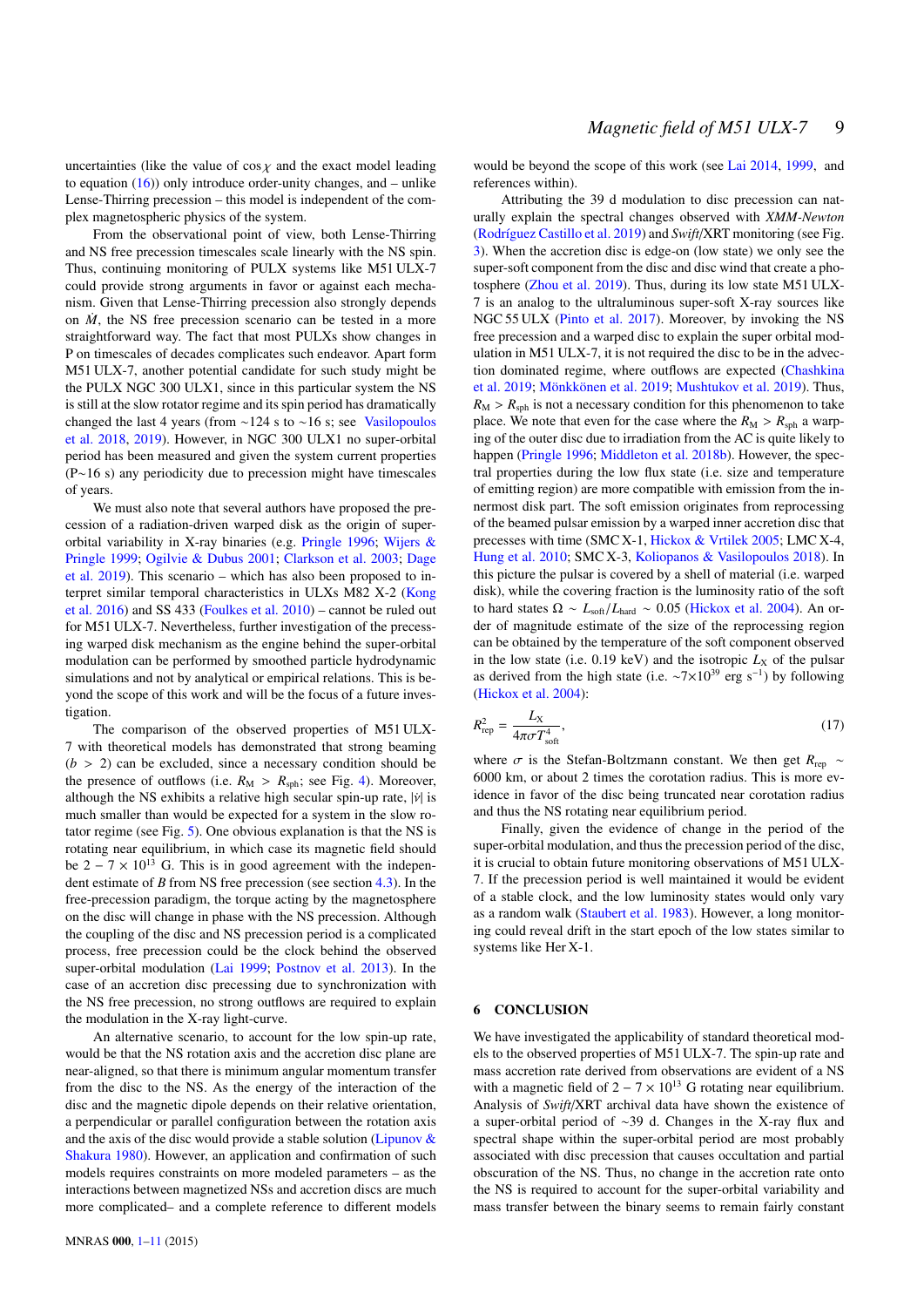# 10 *G. Vasilopoulos et al.*

in timescales of years. If the super-orbital modulation is related to the NS free precession then the surface magnetic field strength of the NS should be  $\sim 3 - 4 \times 10^{13}$  G. The agreement of these two independent estimates provides a strong argument for the NS free precession being responsible for the precession of the accretion disc in ULXs hosting magnetized NSs.

## ACKNOWLEDGEMENTS

The authors would like to thank the anonymous referee for the the constructive report that helped to improve the manuscript. GV would like to thank M. Petropoulou for providing useful comments on the draft. We acknowledge the use of public data from the *Swift* data archive.

#### **REFERENCES**

- <span id="page-9-17"></span>Abolmasov P., Karpov S., Kotani T., 2009, [PASJ](http://dx.doi.org/10.1093/pasj/61.2.213), [61, 213](https://ui.adsabs.harvard.edu/abs/2009PASJ...61..213A)
- <span id="page-9-47"></span>Andersson N., Glampedakis K., Haskell B., Watts A. L., 2005, [MNRAS](http://dx.doi.org/10.1111/j.1365-2966.2005.09167.x), [361, 1153](https://ui.adsabs.harvard.edu/abs/2005MNRAS.361.1153A)
- <span id="page-9-0"></span>Bachetti M., et al., 2014, [Nature,](http://dx.doi.org/10.1038/nature13791) [514, 202](http://adsabs.harvard.edu/abs/2014Natur.514..202B)
- <span id="page-9-12"></span>Bachetti M., et al., 2019, arXiv e-prints, [p. arXiv:1905.06423](https://ui.adsabs.harvard.edu/abs/2019arXiv190506423B)
- <span id="page-9-52"></span>Bardeen J. M., Petterson J. A., 1975, [ApJ](http://dx.doi.org/10.1086/181711), [195, L65](https://ui.adsabs.harvard.edu/abs/1975ApJ...195L..65B)
- <span id="page-9-10"></span>Becker P. A., Wolff M. T., 2007, [ApJ,](http://dx.doi.org/10.1086/509108) [654, 435](https://ui.adsabs.harvard.edu/abs/2007ApJ...654..435B)
- <span id="page-9-77"></span>Bonnet-Bidaud J. M., van der Klis M., 1981, A&A, [97, 134](https://ui.adsabs.harvard.edu/abs/1981A%26A....97..134B)
- <span id="page-9-35"></span>Burrows D. N., et al., 2005, [Space Sci. Rev.,](http://dx.doi.org/10.1007/s11214-005-5097-2) [120, 165](http://adsabs.harvard.edu/abs/2005SSRv..120..165B)
- <span id="page-9-44"></span>Campana S., Stella L., Mereghetti S., de Martino D., 2018, [A&A,](http://dx.doi.org/10.1051/0004-6361/201730769) [610, A46](http://adsabs.harvard.edu/abs/2018A%26A...610A..46C)
- <span id="page-9-66"></span><span id="page-9-1"></span>Carpano S., Haberl F., Maitra C., Vasilopoulos G., 2018, [MNRAS](http://dx.doi.org/10.1093/mnrasl/sly030), [476, L45](http://adsabs.harvard.edu/abs/2018MNRAS.476L..45C) Chandrasekhar S., Fermi E., 1953, [ApJ,](http://dx.doi.org/10.1086/145732) [118, 116](https://ui.adsabs.harvard.edu/abs/1953ApJ...118..116C)
- <span id="page-9-48"></span>Chashkina A., Abolmasov P., Poutanen J., 2017, [MNRAS,](http://dx.doi.org/10.1093/mnras/stx1372) [470, 2799](http://adsabs.harvard.edu/abs/2017MNRAS.470.2799C)
- <span id="page-9-30"></span>Chashkina A., Lipunova G., Abolmasov P., Poutanen J., 2019, [A&A,](http://dx.doi.org/10.1051/0004-6361/201834414) [626,](https://ui.adsabs.harvard.edu/abs/2019A&A...626A..18C) [A18](https://ui.adsabs.harvard.edu/abs/2019A&A...626A..18C)
- <span id="page-9-9"></span>Christodoulou D. M., Laycock S. G. T., Yang J., Fingerman S., 2016, [ApJ](http://dx.doi.org/10.3847/0004-637X/829/1/30), [829, 30](https://ui.adsabs.harvard.edu/abs/2016ApJ...829...30C)
- <span id="page-9-78"></span>Clarkson W. I., Charles P. A., Coe M. J., Laycock S., Tout M. D., Wilson C. A., 2003, [MNRAS,](http://dx.doi.org/10.1046/j.1365-8711.2003.06176.x) [339, 447](https://ui-adsabs-harvard-edu.insu.bib.cnrs.fr/abs/2003MNRAS.339..447C)
- <span id="page-9-79"></span>Dage K. C., Clarkson W. I., Charles P. A., Laycock S. G. T., Shih I. C., 2019, [MNRAS,](http://dx.doi.org/10.1093/mnras/sty2572) [482, 337](https://ui-adsabs-harvard-edu.insu.bib.cnrs.fr/abs/2019MNRAS.482..337D)
- <span id="page-9-23"></span>Dauser T., Middleton M., Wilms J., 2017, [MNRAS](http://dx.doi.org/10.1093/mnras/stw3304), [466, 2236](https://ui.adsabs.harvard.edu/abs/2017MNRAS.466.2236D)
- <span id="page-9-36"></span>Evans P. A., et al., 2007, [A&A,](http://dx.doi.org/10.1051/0004-6361:20077530) [469, 379](http://adsabs.harvard.edu/abs/2007A%26A...469..379E)
- <span id="page-9-37"></span>Evans P. A., et al., 2009, [MNRAS](http://dx.doi.org/10.1111/j.1365-2966.2009.14913.x), [397, 1177](http://adsabs.harvard.edu/abs/2009MNRAS.397.1177E)
- <span id="page-9-33"></span>Fabrika S., Ueda Y., Vinokurov A., Sholukhova O., Shidatsu M., 2015, [Na](http://dx.doi.org/10.1038/nphys3348)[ture Physics](http://dx.doi.org/10.1038/nphys3348), [11, 551](https://ui.adsabs.harvard.edu/abs/2015NatPh..11..551F)
- <span id="page-9-28"></span>Foulkes S. B., Haswell C. A., Murray J. R., 2010, [MNRAS,](http://dx.doi.org/10.1111/j.1365-2966.2009.15721.x) [401, 1275](https://ui.adsabs.harvard.edu/abs/2010MNRAS.401.1275F)
- <span id="page-9-3"></span>Fürst F., et al., 2016, [ApJ,](http://dx.doi.org/10.3847/2041-8205/831/2/L14) [831, L14](https://ui.adsabs.harvard.edu/abs/2016ApJ...831L..14F)
- <span id="page-9-34"></span>Gehrels N., et al., 2004, [ApJ,](http://dx.doi.org/10.1086/422091) [611, 1005](http://adsabs.harvard.edu/abs/2004ApJ...611.1005G)
- <span id="page-9-50"></span>Ghosh P., Lamb F. K., 1979a, [ApJ,](http://dx.doi.org/10.1086/157285) [232, 259](http://cdsads.u-strasbg.fr/abs/1979ApJ...232..259G)
- <span id="page-9-45"></span>Ghosh P., Lamb F. K., 1979b, [ApJ](http://dx.doi.org/10.1086/157498), [234, 296](http://adsabs.harvard.edu/abs/1979ApJ...234..296G)
- <span id="page-9-43"></span>Ghosh P., Lamb F. K., Pethick C. J., 1977, [ApJ,](http://dx.doi.org/10.1086/155606) [217, 578](http://adsabs.harvard.edu/abs/1977ApJ...217..578G)
- <span id="page-9-61"></span>Haberl F., Turolla R., de Vries C. P., Zane S., Vink J., Méndez M., Verbunt F., 2006, [A&A,](http://dx.doi.org/10.1051/0004-6361:20065093) [451, L17](https://ui.adsabs.harvard.edu/abs/2006A&A...451L..17H)
- <span id="page-9-82"></span>Hickox R. C., Vrtilek S. D., 2005, [ApJ,](http://dx.doi.org/10.1086/491596) [633, 1064](https://ui.adsabs.harvard.edu/abs/2005ApJ...633.1064H)
- <span id="page-9-85"></span>Hickox R. C., Narayan R., Kallman T. R., 2004, [ApJ](http://dx.doi.org/10.1086/423928), [614, 881](https://ui.adsabs.harvard.edu/abs/2004ApJ...614..881H)
- <span id="page-9-8"></span>Ho W. C. G., Klus H., Coe M. J., Andersson N., 2014, [MNRAS](http://dx.doi.org/10.1093/mnras/stt2193), [437, 3664](https://ui.adsabs.harvard.edu/abs/2014MNRAS.437.3664H)
- <span id="page-9-40"></span>Horne J. H., Baliunas S. L., 1986, [ApJ,](http://dx.doi.org/10.1086/164037) [302, 757](http://adsabs.harvard.edu/abs/1986ApJ...302..757H)
- <span id="page-9-74"></span>Hu C.-P., Li K. L., Kong A. K. H., Ng C. Y., Lin L. C.-C., 2017, [The Astro](http://dx.doi.org/10.3847/2041-8213/835/1/L9)[physical Journal,](http://dx.doi.org/10.3847/2041-8213/835/1/L9) [835, L9](https://ui-adsabs-harvard-edu.insu.bib.cnrs.fr/abs/2017ApJ...835L...9H)
- <span id="page-9-83"></span>Hung L.-W., Hickox R. C., Boroson B. S., Vrtilek S. D., 2010, [ApJ,](http://dx.doi.org/10.1088/0004-637X/720/2/1202) [720,](https://ui.adsabs.harvard.edu/abs/2010ApJ...720.1202H) [1202](https://ui.adsabs.harvard.edu/abs/2010ApJ...720.1202H)
- <span id="page-9-11"></span>Illarionov A. F., Sunyaev R. A., 1975, A&A, [39, 185](https://ui.adsabs.harvard.edu/abs/1975A&A....39..185I)
- <span id="page-9-2"></span>Israel G. L., et al., 2017, [Science,](http://dx.doi.org/10.1126/science.aai8635) [355, 817](http://adsabs.harvard.edu/abs/2017Sci...355..817I)
- <span id="page-9-65"></span>Jones D. I., 2012, [MNRAS](http://dx.doi.org/10.1111/j.1365-2966.2011.20238.x), [420, 2325](https://ui.adsabs.harvard.edu/abs/2012MNRAS.420.2325J)
- <span id="page-9-67"></span>Jones D. I., Andersson N., 2001, [MNRAS](http://dx.doi.org/10.1046/j.1365-8711.2001.04251.x), [324, 811](https://ui.adsabs.harvard.edu/abs/2001MNRAS.324..811J)
- <span id="page-9-58"></span>Katz J. I., 1973, [Nature Physical Science](http://dx.doi.org/10.1038/physci246087a0), [246, 87](https://ui.adsabs.harvard.edu/abs/1973NPhS..246...87K)
- <span id="page-9-19"></span>King A., Lasota J.-P., 2019, [MNRAS,](http://dx.doi.org/10.1093/mnras/stz720) [485, 3588](https://ui.adsabs.harvard.edu/abs/2019MNRAS.485.3588K)
- <span id="page-9-18"></span>King A., Lasota J.-P., Kluźniak W., 2017, [MNRAS,](http://dx.doi.org/10.1093/mnrasl/slx020) [468, L59](https://ui.adsabs.harvard.edu/abs/2017MNRAS.468L..59K)
- <span id="page-9-84"></span>Koliopanos F., Vasilopoulos G., 2018, [A&A,](http://dx.doi.org/10.1051/0004-6361/201731623) [614, A23](https://ui.adsabs.harvard.edu/abs/2018A&A...614A..23K)
- <span id="page-9-6"></span>Koliopanos F., Vasilopoulos G., Godet O., Bachetti M., Webb N. A., Barret D., 2017, [A&A,](http://dx.doi.org/10.1051/0004-6361/201730922) [608, A47](https://ui.adsabs.harvard.edu/abs/2017A&A...608A..47K)
- <span id="page-9-73"></span>Kong A. K. H., Hu C.-P., Lin L. C.-C., Li K. L., Jin R., Liu C. Y., Yen D. C.-C., 2016, [MNRAS](http://dx.doi.org/10.1093/mnras/stw1558), [461, 4395](https://ui-adsabs-harvard-edu.insu.bib.cnrs.fr/abs/2016MNRAS.461.4395K)
- <span id="page-9-15"></span>Kosec P., Pinto C., Fabian A. C., Walton D. J., 2018a, [MNRAS](http://dx.doi.org/10.1093/mnras/stx2695), [473, 5680](https://ui.adsabs.harvard.edu/abs/2018MNRAS.473.5680K)
- <span id="page-9-14"></span>Kosec P., Pinto C., Walton D. J., Fabian A. C., Bachetti M., Brightman M., Fürst F., Grefenstette B. W., 2018b, [MNRAS,](http://dx.doi.org/10.1093/mnras/sty1626) [479, 3978](https://ui.adsabs.harvard.edu/abs/2018MNRAS.479.3978K)
- <span id="page-9-54"></span>Lai D., 1999, [ApJ](http://dx.doi.org/10.1086/307850), [524, 1030](https://ui.adsabs.harvard.edu/abs/1999ApJ...524.1030L)
- <span id="page-9-80"></span>Lai D., 2014, in European Physical Journal Web of Conferences. p. 01001 ([arXiv:1402.1903](http://arxiv.org/abs/1402.1903)), doi:10.1051/epjconf/[20136401001](http://dx.doi.org/10.1051/epjconf/20136401001)
- <span id="page-9-70"></span>Lander S. K., 2013, [Phys. Rev. Lett.](http://dx.doi.org/10.1103/PhysRevLett.110.071101), [110, 071101](https://ui.adsabs.harvard.edu/abs/2013PhRvL.110g1101L)
- <span id="page-9-71"></span>Lander S. K., 2014, [MNRAS](http://dx.doi.org/10.1093/mnras/stt1894), [437, 424](https://ui.adsabs.harvard.edu/abs/2014MNRAS.437..424L)
- <span id="page-9-68"></span>Lander S. K., Jones D. I., 2009, [MNRAS](http://dx.doi.org/10.1111/j.1365-2966.2009.14667.x), [395, 2162](https://ui.adsabs.harvard.edu/abs/2009MNRAS.395.2162L)
- <span id="page-9-72"></span>Lau R. M., et al., 2019, [ApJ](http://dx.doi.org/10.3847/1538-4357/ab1b1c), [878, 71](https://ui.adsabs.harvard.edu/abs/2019ApJ...878...71L)
- <span id="page-9-55"></span>Lipunov V. M., Shakura N. I., 1980, Soviet Astronomy Letters, [6, 14](https://ui.adsabs.harvard.edu/abs/1980SvAL....6...14L)
- <span id="page-9-32"></span>McQuinn K. B. W., Skillman E. D., Dolphin A. E., Berg D., Kennicutt R., 2016, [ApJ](http://dx.doi.org/10.3847/0004-637X/826/1/21), [826, 21](https://ui.adsabs.harvard.edu/abs/2016ApJ...826...21M)
- <span id="page-9-20"></span>Middleton M. J., Heil L., Pintore F., Walton D. J., Roberts T. P., 2015, [MN-](http://dx.doi.org/10.1093/mnras/stu2644)[RAS](http://dx.doi.org/10.1093/mnras/stu2644), [447, 3243](https://ui.adsabs.harvard.edu/abs/2015MNRAS.447.3243M)
- <span id="page-9-24"></span>Middleton M. J., et al., 2018a, arXiv e-prints, [p. arXiv:1810.10518](https://ui.adsabs.harvard.edu/abs/2018arXiv181010518M)
- <span id="page-9-21"></span>Middleton M. J., et al., 2018b, [MNRAS](http://dx.doi.org/10.1093/mnras/stx2986), [475, 154](https://ui.adsabs.harvard.edu/abs/2018MNRAS.475..154M)
- <span id="page-9-22"></span>Middleton M. J., Fragile P. C., Ingram A., Roberts T. P., 2019, [MNRAS](http://dx.doi.org/10.1093/mnras/stz2005), [489, 282](https://ui.adsabs.harvard.edu/abs/2019MNRAS.489..282M)
- <span id="page-9-53"></span>Miller-Jones J. C. A., et al., 2019, [Nature](http://dx.doi.org/10.1038/s41586-019-1152-0), [569, 374](https://ui.adsabs.harvard.edu/abs/2019Natur.569..374M)
- <span id="page-9-41"></span>Mönkkönen J., Tsygankov S. S., Mushtukov A. A., Doroshenko V., Suleimanov V. F., Poutanen J., 2019, [A&A](http://dx.doi.org/10.1051/0004-6361/201935507), [626, A106](https://ui.adsabs.harvard.edu/abs/2019A&A...626A.106M)
- <span id="page-9-7"></span>Mushtukov A. A., Suleimanov V. F., Tsygankov S. S., Poutanen J., 2015, [MNRAS,](http://dx.doi.org/10.1093/mnras/stv2087) [454, 2539](https://ui.adsabs.harvard.edu/abs/2015MNRAS.454.2539M)
- <span id="page-9-56"></span>Mushtukov A. A., Suleimanov V. F., Tsygankov S. S., Ingram A., 2017, [MNRAS,](http://dx.doi.org/10.1093/mnras/stx141) [467, 1202](https://ui.adsabs.harvard.edu/abs/2017MNRAS.467.1202M)
- <span id="page-9-31"></span>Mushtukov A. A., Ingram A., Middleton M., Nagirner D. I., van der Klis M., 2019, [MNRAS,](http://dx.doi.org/10.1093/mnras/sty3525) [484, 687](https://ui.adsabs.harvard.edu/abs/2019MNRAS.484..687M)
- <span id="page-9-76"></span>Naik S., Paul B., 2003, [Astronomy and Astrophysics](http://dx.doi.org/10.1051/0004-6361:20030111), [401, 265](https://ui-adsabs-harvard-edu.insu.bib.cnrs.fr/abs/2003A&A...401..265N)
- <span id="page-9-29"></span>Ogilvie G. I., Dubus G., 2001, [MNRAS](http://dx.doi.org/10.1046/j.1365-8711.2001.04011.x), [320, 485](https://ui.adsabs.harvard.edu/abs/2001MNRAS.320..485O)
- <span id="page-9-49"></span>Parfrey K., Spitkovsky A., Beloborodov A. M., 2016, [ApJ](http://dx.doi.org/10.3847/0004-637X/822/1/33), [822, 33](http://adsabs.harvard.edu/abs/2016ApJ...822...33P)
- <span id="page-9-38"></span>Park T., Kashyap V. L., Siemiginowska A., van Dyk D. A., Zezas A., Heinke C., Wargelin B. J., 2006, [ApJ,](http://dx.doi.org/10.1086/507406) [652, 610](https://ui.adsabs.harvard.edu/abs/2006ApJ...652..610P)

<span id="page-9-75"></span>Paul B., Kitamoto S., Makino F., 2000, [The Astrophysical Journal,](http://dx.doi.org/10.1086/308149) [528, 410](https://ui-adsabs-harvard-edu.insu.bib.cnrs.fr/abs/2000ApJ...528..410P)

- <span id="page-9-59"></span>Petterson J. A., 1975, [ApJ](http://dx.doi.org/10.1086/181942), [201, L61](https://ui.adsabs.harvard.edu/abs/1975ApJ...201L..61P)
- <span id="page-9-13"></span>Pinto C., Middleton M. J., Fabian A. C., 2016, [Nature,](http://dx.doi.org/10.1038/nature17417) [533, 64](http://adsabs.harvard.edu/abs/2016Natur.533...64P)
- <span id="page-9-81"></span>Pinto C., et al., 2017, [MNRAS,](http://dx.doi.org/10.1093/mnras/stx641) [468, 2865](https://ui.adsabs.harvard.edu/abs/2017MNRAS.468.2865P)
- <span id="page-9-69"></span>Postnov K., Shakura N., Staubert R., Kochetkova A., Klochkov D., Wilms J., 2013, [MNRAS,](http://dx.doi.org/10.1093/mnras/stt1363) [435, 1147](https://ui.adsabs.harvard.edu/abs/2013MNRAS.435.1147P)
- <span id="page-9-16"></span>Poutanen J., Lipunova G., Fabrika S., Butkevich A. G., Abolmasov P., 2007, [MNRAS,](http://dx.doi.org/10.1111/j.1365-2966.2007.11668.x) [377, 1187](http://adsabs.harvard.edu/abs/2007MNRAS.377.1187P)
- <span id="page-9-27"></span>Pringle J. E., 1996, [MNRAS](http://dx.doi.org/10.1093/mnras/281.1.357), [281, 357](https://ui.adsabs.harvard.edu/abs/1996MNRAS.281..357P)
- <span id="page-9-51"></span>Rappaport S. A., Fregeau J. M., Spruit H., 2004, [ApJ](http://dx.doi.org/10.1086/382863), [606, 436](https://ui.adsabs.harvard.edu/abs/2004ApJ...606..436R)
- <span id="page-9-4"></span>Rodríguez Castillo G. A., et al., 2019, arXiv e-prints, [p. arXiv:1906.04791](https://ui.adsabs.harvard.edu/abs/2019arXiv190604791R)
- <span id="page-9-5"></span>Sathyaprakash R., et al., 2019, [MNRAS,](http://dx.doi.org/10.1093/mnrasl/slz086) [p. L104](https://ui.adsabs.harvard.edu/abs/2019MNRAS.tmpL.104S)
- <span id="page-9-39"></span>Scargle J. D., 1982, [ApJ](http://dx.doi.org/10.1086/160554), [263, 835](http://adsabs.harvard.edu/abs/1982ApJ...263..835S)
- <span id="page-9-42"></span>Shakura N. I., Sunyaev R. A., 1973, A&A, [24, 337](http://adsabs.harvard.edu/abs/1973A%26A....24..337S)
- <span id="page-9-25"></span>Shakura N. I., Postnov K. A., Prokhorov M. E., 1998, A&A, [331, L37](https://ui.adsabs.harvard.edu/abs/1998A&A...331L..37S)
- <span id="page-9-26"></span>Shakura N. I., Prokhorov M. E., Postnov K. A., Ketsaris N. A., 1999, A&A, [348, 917](https://ui.adsabs.harvard.edu/abs/1999A&A...348..917S)
- <span id="page-9-62"></span>Stairs I. H., Lyne A. G., Shemar S. L., 2000, [Nature](http://dx.doi.org/10.1038/35020010), [406, 484](https://ui.adsabs.harvard.edu/abs/2000Natur.406..484S)
- <span id="page-9-64"></span>Stairs I. H., et al., 2019, [MNRAS](http://dx.doi.org/10.1093/mnras/stz647), [485, 3230](https://ui.adsabs.harvard.edu/abs/2019MNRAS.485.3230S)
- <span id="page-9-86"></span>Staubert R., Bezler M., Kendziorra E., 1983, A&A, [117, 215](https://ui.adsabs.harvard.edu/abs/1983A&A...117..215S)
- <span id="page-9-63"></span>Staubert R., Klochkov D., Postnov K., Shakura N., Wilms J., Rothschild R. E., 2009, [A&A](http://dx.doi.org/10.1051/0004-6361:200810743), [494, 1025](https://ui.adsabs.harvard.edu/abs/2009A&A...494.1025S)
- <span id="page-9-46"></span>Steiner A. W., Gandolfi S., Fattoyev F. J., Newton W. G., 2015, [Phys.](http://dx.doi.org/10.1103/PhysRevC.91.015804) [Rev. C,](http://dx.doi.org/10.1103/PhysRevC.91.015804) [91, 015804](https://ui.adsabs.harvard.edu/abs/2015PhRvC..91a5804S)
- <span id="page-9-57"></span>Tananbaum H., Gursky H., Kellogg E. M., Levinson R., Schreier E., Giacconi R., 1972, [ApJ](http://dx.doi.org/10.1086/180968), [174, L143](https://ui.adsabs.harvard.edu/abs/1972ApJ...174L.143T)
- <span id="page-9-60"></span>Truemper J., Kahabka P., Oegelman H., Pietsch W., Voges W., 1986, [ApJ](http://dx.doi.org/10.1086/184604), [300, L63](https://ui.adsabs.harvard.edu/abs/1986ApJ...300L..63T)